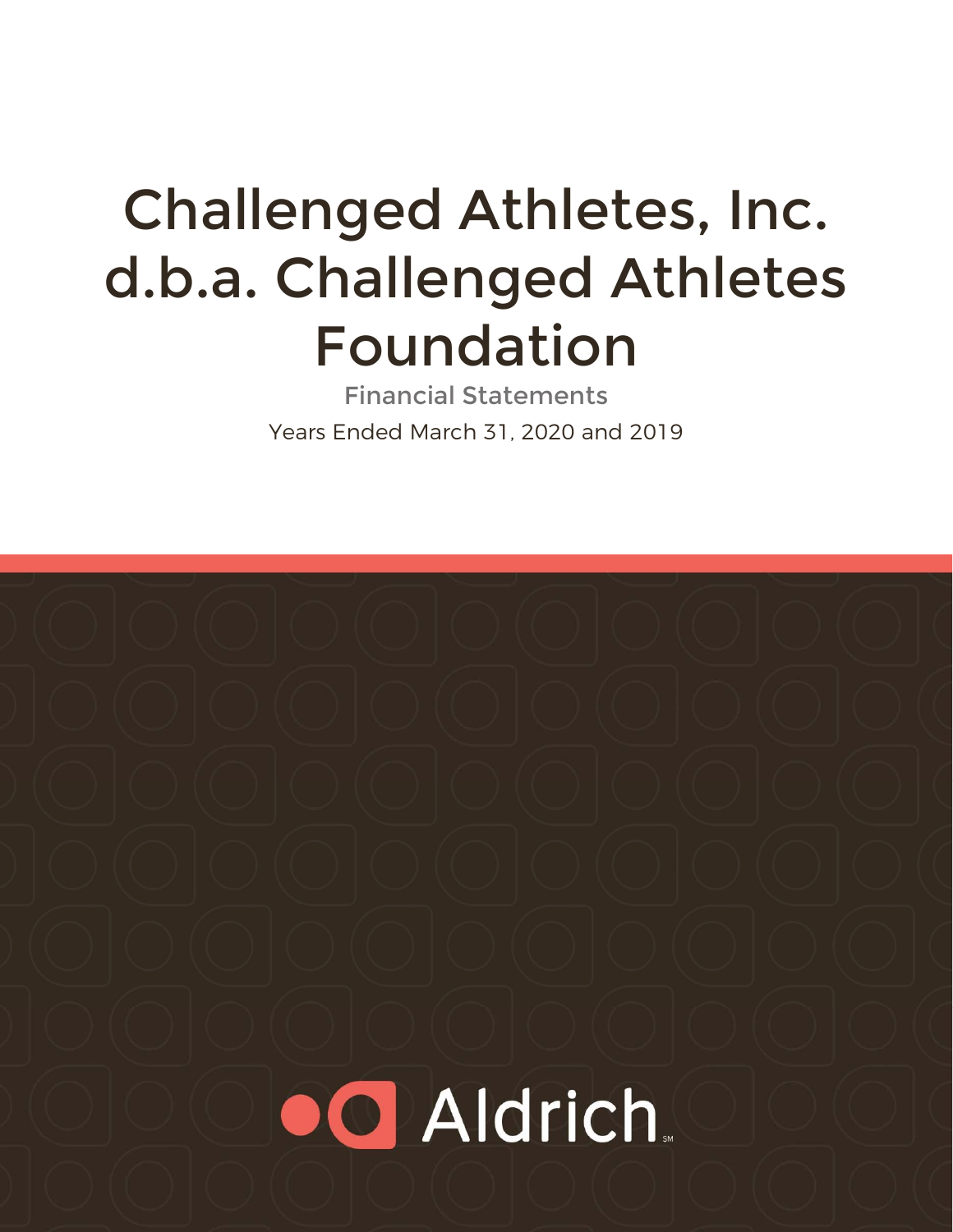#### **Table of Contents**

|                                          | Page |
|------------------------------------------|------|
| Independent Auditors' Report             |      |
| Financial Statements:                    |      |
| <b>Statements of Financial Position</b>  | 2    |
| <b>Statements of Activities</b>          | 3    |
| <b>Statements of Functional Expenses</b> | 5    |
| <b>Statements of Cash Flows</b>          |      |
| Notes to Financial Statements            | 8    |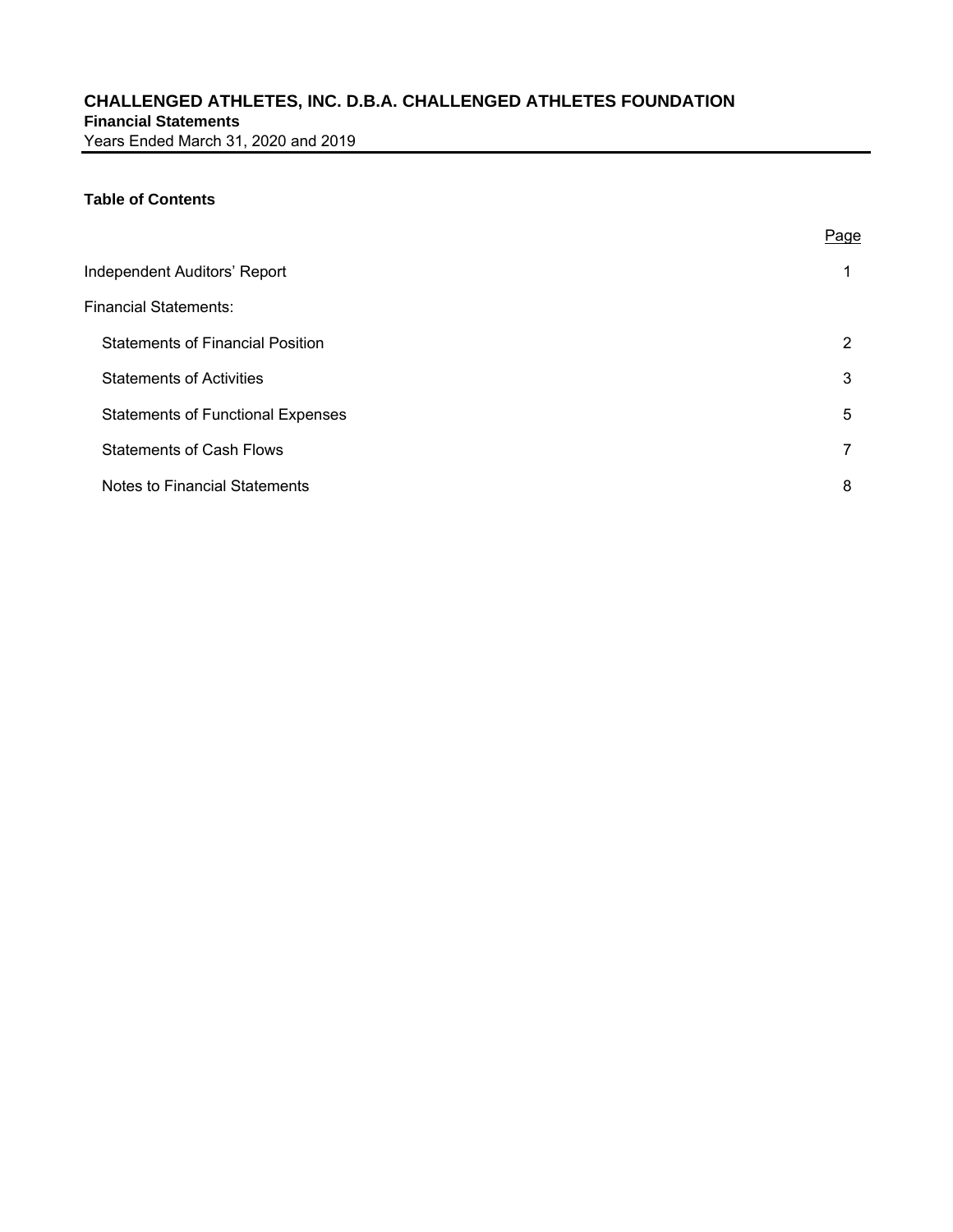

**Aldrich CPAs + Advisors LLP** 7676 Hazard Center Drive. #1300 San Diego. California 92108

#### **INDEPENDENT AUDITORS' REPORT**

To the Audit Committee Challenged Athletes, Inc. d.b.a. Challenged Athletes Foundation

We have audited the accompanying financial statements of Challenged Athletes, Inc. d.b.a. Challenged Athletes Foundation (a nonprofit organization), which comprise the statements of financial position as of March 31, 2020 and 2019, and the related statements of activities, functional expenses, and cash flows for the years then ended, and the related notes to the financial statements.

#### **Management's Responsibility for the Financial Statements**

Management is responsible for the preparation and fair presentation of these financial statements in accordance with accounting principles generally accepted in the United States of America; this includes the design, implementation, and maintenance of internal control relevant to the preparation and fair presentation of financial statements that are free from material misstatement, whether due to fraud or error.

#### **Auditors' Responsibility**

Our responsibility is to express an opinion on these financial statements based on our audits. We conducted our audits in accordance with auditing standards generally accepted in the United States of America. Those standards require that we plan and perform the audit to obtain reasonable assurance about whether the financial statements are free from material misstatement.

An audit involves performing procedures to obtain audit evidence about the amounts and disclosures in the financial statements. The procedures selected depend on the auditor's judgment, including the assessment of the risks of material misstatement of the financial statements, whether due to fraud or error. In making those risk assessments, the auditor considers internal control relevant to the entity's preparation and fair presentation of the financial statements in order to design audit procedures that are appropriate in the circumstances, but not for the purpose of expressing an opinion on the effectiveness of the entity's internal control. Accordingly, we express no such opinion. An audit also includes evaluating the appropriateness of accounting policies used and the reasonableness of significant accounting estimates made by management, as well as evaluating the overall presentation of the financial statements.

We believe that the audit evidence we have obtained is sufficient and appropriate to provide a basis for our audit opinion.

#### **Opinion**

In our opinion, the financial statements referred to above present fairly, in all material respects, the financial position of Challenged Athletes, Inc. d.b.a. Challenged Athletes Foundation as of March 31, 2020 and 2019, and the changes in its net assets and its cash flows for the years then ended in accordance with accounting principles generally accepted in the United States of America.

#### **Emphasis-of-Matter Regarding a Change in Accounting Principle**

As disclosed in Note 1 to the financial statements, Challenged Athletes, Inc. d.b.a. Challenged Athletes Foundation adopted Accounting Standards Update (ASU) No. 2014-09, *Revenue from Contracts with Customers (Topic 606)* and ASU No. 2018-08, *Clarifying the Scope and the Accounting Guidance for Contributions Received and Contributions Made (Topic 958)*. Our opinion is not modified with respect to these matters.

Aldrich CPAs + Adrisons LLP

San Diego, California January 29, 2021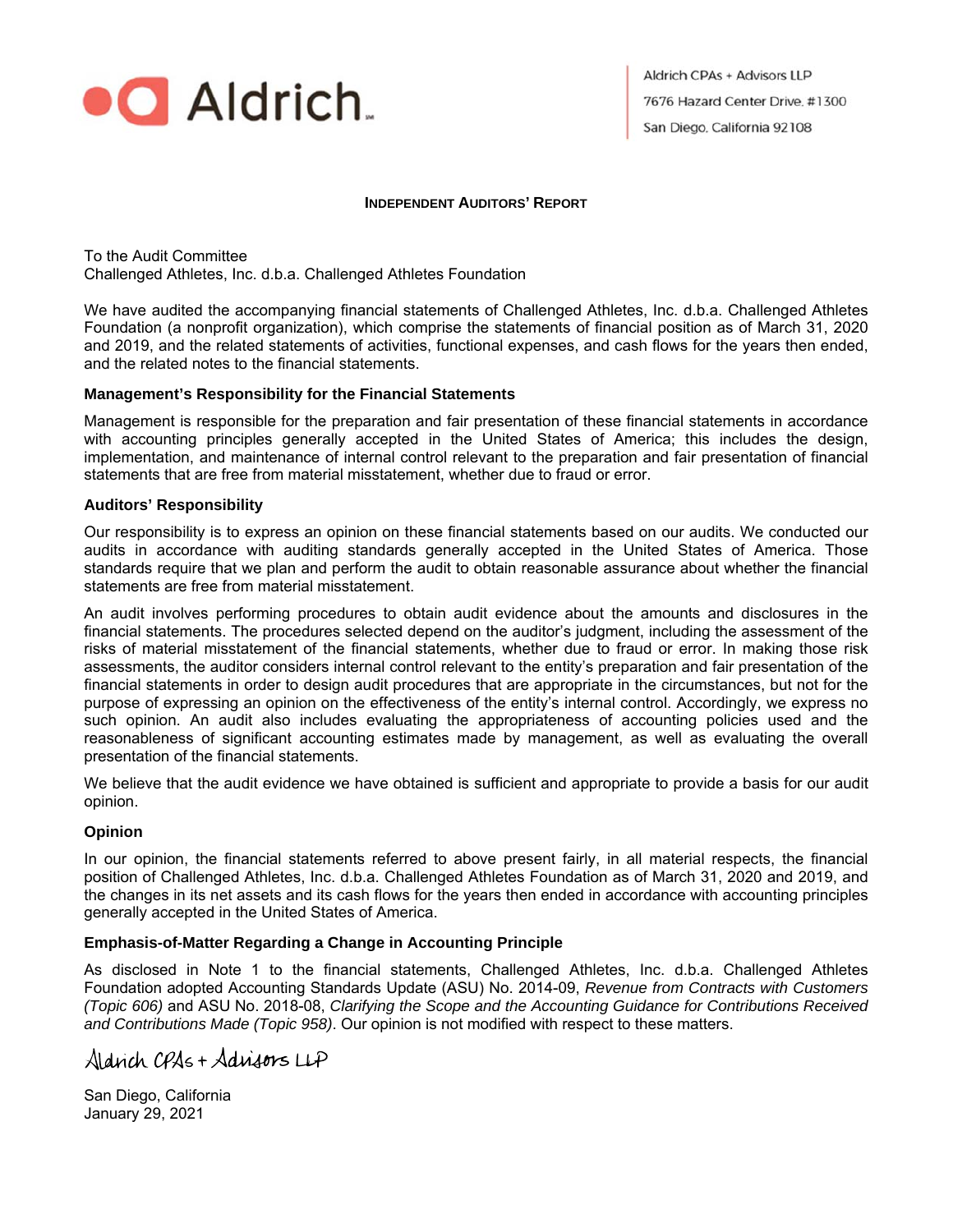**Statements of Financial Position** 

March 31, 2020 and 2019

|                                                                                         |    | 2020                   |    | 2019       |
|-----------------------------------------------------------------------------------------|----|------------------------|----|------------|
| <b>ASSETS</b>                                                                           |    |                        |    |            |
| <b>Current Assets:</b>                                                                  |    |                        |    |            |
| Cash                                                                                    | \$ | 2,997,182 \$           |    | 2,336,051  |
| Promises to give                                                                        |    | 150,102                |    | 110,028    |
| Prepaid expenses and other assets                                                       |    | 153,231                |    | 365,355    |
| <b>Total Current Assets</b>                                                             |    | 3,300,515              |    | 2,811,434  |
| Non-Current Assets:                                                                     |    |                        |    |            |
| Cash - restricted for endowments                                                        |    | 2,002,060              |    | 6,181,623  |
| Property and equipment, net of accumulated depreciation<br><b>Endowment investments</b> |    | 28,080                 |    | 53,166     |
| Beneficial interest in assets                                                           |    | 5,737,097<br>5,990,698 |    | 6,640,174  |
|                                                                                         |    |                        |    |            |
| <b>Total Non-Current Assets</b>                                                         |    | 13,757,935             |    | 12,874,963 |
| <b>Total Assets</b>                                                                     | S  | 17,058,450             | \$ | 15,686,397 |
| <b>LIABILITIES AND NET ASSETS</b>                                                       |    |                        |    |            |
| <b>Current Liabilities:</b>                                                             |    |                        |    |            |
| Accounts payable                                                                        | \$ | 179,396                | S  | 32,727     |
| Accrued expenses                                                                        |    | 209,697                |    | 259,871    |
| Advanced income received                                                                |    | 535,273                |    | 391,316    |
| Grants payable                                                                          |    | 2,154,051              |    | 1,651,237  |
| <b>Total Current Liabilities</b>                                                        |    | 3,078,417              |    | 2,335,151  |
| Net Assets:                                                                             |    |                        |    |            |
| Without donor restrictions                                                              |    | 5,374,875              |    | 5,521,043  |
| With donor restrictions                                                                 |    | 8,605,158              |    | 7,830,203  |
| <b>Total Net Assets</b>                                                                 |    | 13,980,033             |    | 13,351,246 |
| <b>Total Liabilities and Net Assets</b>                                                 |    | 17,058,450             | \$ | 15,686,397 |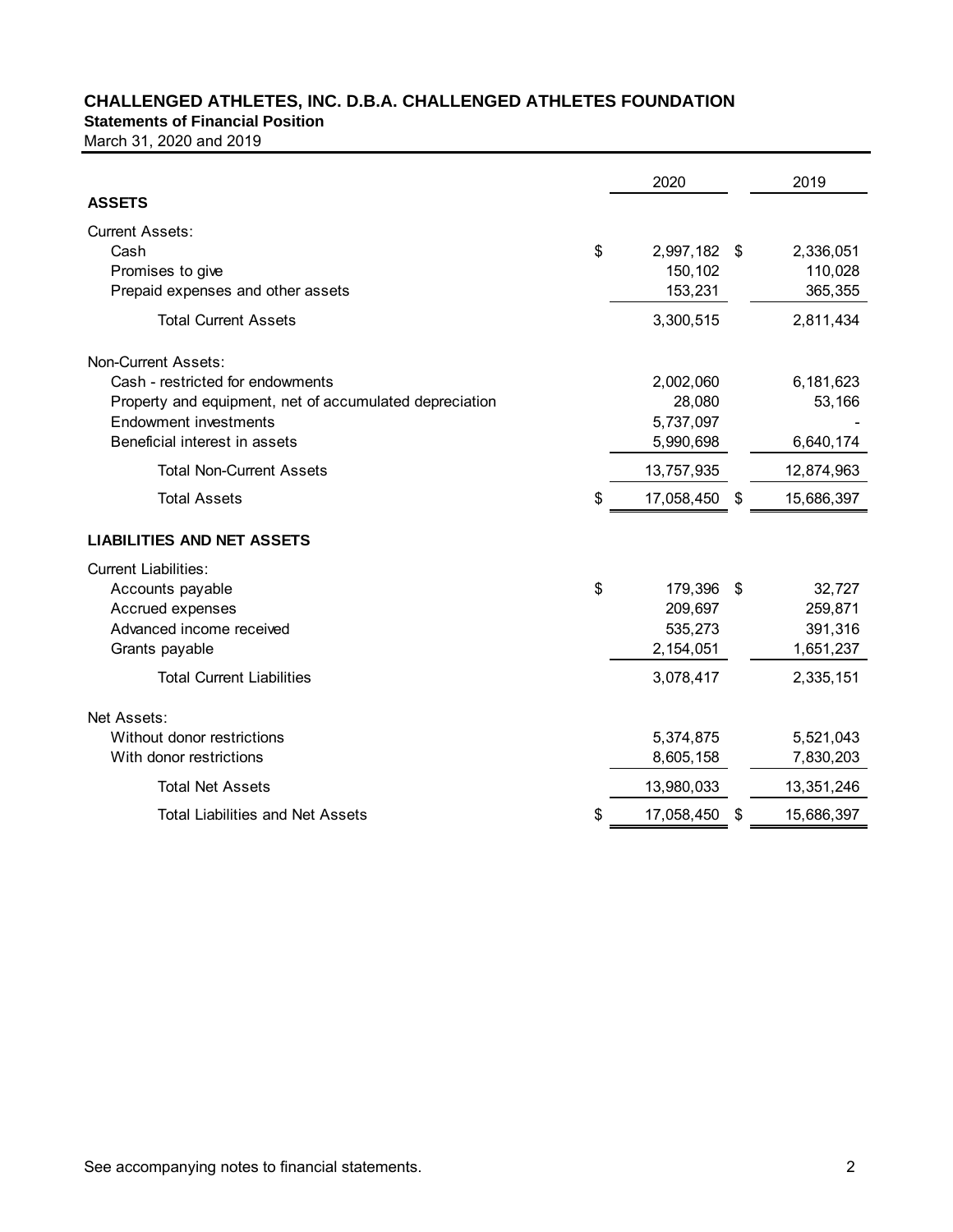#### **Statement of Activities**

|                                                                                                     | <b>Without Donor</b><br>Restrictions |      | <b>With Donor</b><br>Restrictions | Total           |
|-----------------------------------------------------------------------------------------------------|--------------------------------------|------|-----------------------------------|-----------------|
| Operating Revenue and Support:                                                                      |                                      |      |                                   |                 |
| Special events                                                                                      | \$<br>5,006,209                      | \$   |                                   | \$<br>5,006,209 |
| Less direct expenses                                                                                | (2,963,423)                          |      |                                   | (2,963,423)     |
| Contributions and other income                                                                      | 4,226,743                            |      | 4,213,013                         | 8,439,756       |
| In-kind contributions                                                                               | 320,399                              |      | 2,328,598                         | 2,648,997       |
| Grants                                                                                              | 170,362                              |      | 122,500                           | 292,862         |
| Net assets released from restrictions,                                                              |                                      |      |                                   |                 |
| satisfaction of program and                                                                         |                                      |      |                                   |                 |
| time restrictions                                                                                   | 5,324,522                            |      | (5,324,522)                       |                 |
| <b>Total Operating Revenue and Support</b>                                                          | 12,084,812                           |      | 1,339,589                         | 13,424,401      |
|                                                                                                     |                                      |      |                                   |                 |
| <b>Operating Expenses:</b><br>Program services:                                                     |                                      |      |                                   |                 |
| <b>Access for Athletes</b>                                                                          | 5,242,105                            |      |                                   | 5,242,105       |
| San Diego Triathlon Challenge                                                                       | 1,716,588                            |      |                                   | 1,716,588       |
| Idaho                                                                                               | 841,776                              |      |                                   | 841,776         |
| <b>Operation Rebound</b>                                                                            | 756,972                              |      |                                   | 756,972         |
| <b>Community Outreach</b>                                                                           | 730,069                              |      |                                   | 730,069         |
| Catch a Rising Star                                                                                 | 306,175                              |      |                                   | 306,175         |
| <b>High School Sports</b>                                                                           | 283,975                              |      |                                   | 283,975         |
| <b>JSF Surf</b>                                                                                     | 238,562                              |      |                                   | 238,562         |
| <b>Adaptive Cycling</b>                                                                             | 162,181                              |      |                                   | 162,181         |
| Supporting services:                                                                                |                                      |      |                                   |                 |
| Management and general                                                                              | 469,985                              |      |                                   | 469,985         |
| Fundraising:                                                                                        |                                      |      |                                   |                 |
| General                                                                                             | 890,590                              |      |                                   | 890,590         |
| Special events                                                                                      | 432,497                              |      |                                   | 432,497         |
| <b>Total Operating Expenses</b>                                                                     | 12,071,475                           |      |                                   | 12,071,475      |
|                                                                                                     |                                      |      |                                   |                 |
| Operating Income                                                                                    | 13,337                               |      | 1,339,589                         | 1,352,926       |
| Non-Operating Revenues (Expenses):                                                                  |                                      |      |                                   |                 |
| Change in value of beneficial interest in assets<br>Net assets released from beneficial interest in | (142, 593)                           |      | (178, 359)                        | (320, 952)      |
| assets                                                                                              | 175,594                              |      | (175, 594)                        |                 |
| Investment return, net                                                                              | (270, 946)                           |      | (210, 681)                        | (481, 627)      |
| Interest income                                                                                     | 78,440                               |      |                                   | 78,440          |
| Total Change in Non-Operating                                                                       | (159, 505)                           |      | (564, 634)                        | (724, 139)      |
| Increase (Decrease) in Net Assets                                                                   | (146, 168)                           |      | 774,955                           | 628,787         |
| Net Assets, beginning                                                                               | 5,521,043                            |      | 7,830,203                         | 13,351,246      |
| Net Assets, ending                                                                                  | \$<br>5,374,875                      | - \$ | 8,605,158 \$                      | 13,980,033      |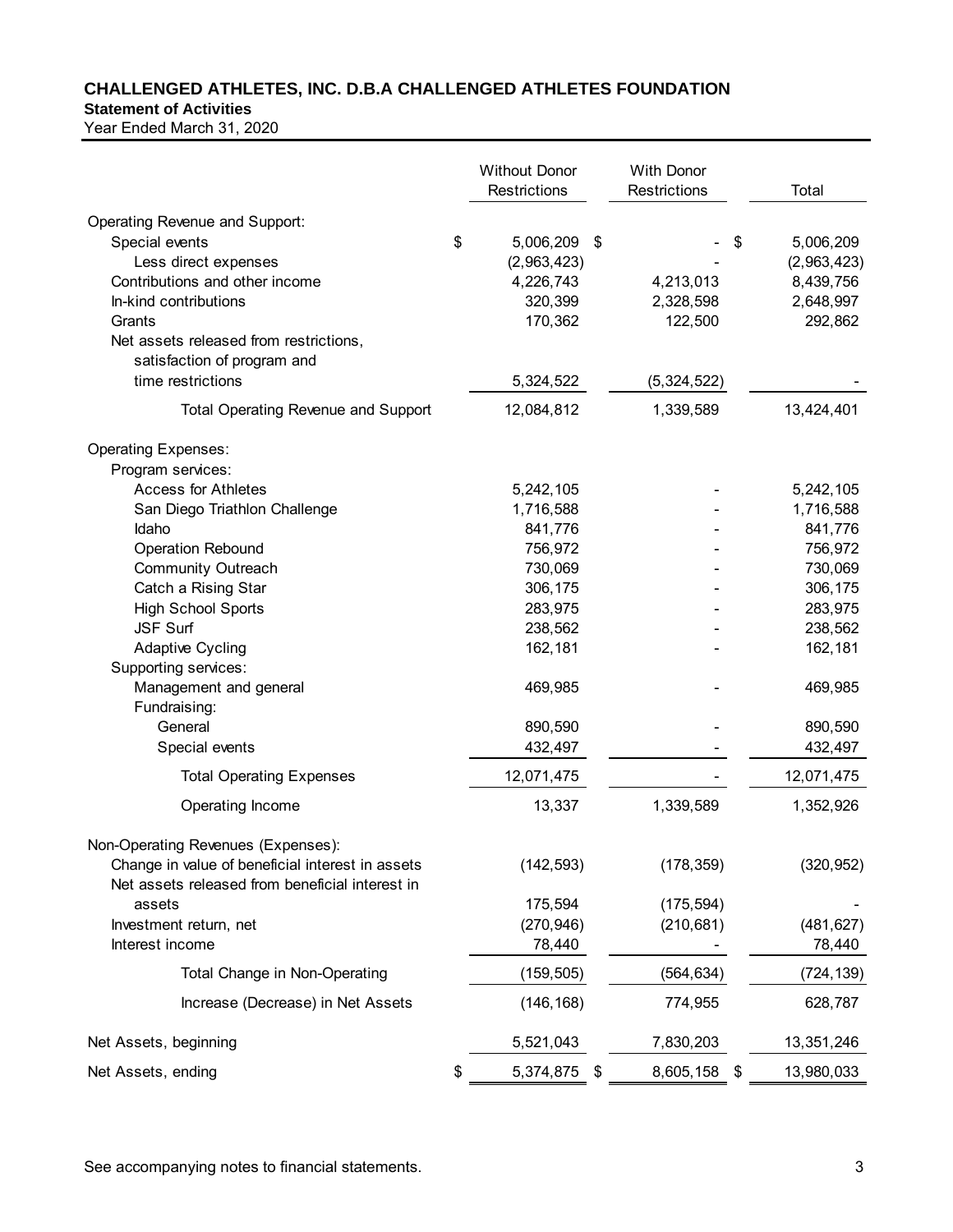#### **Statement of Activities**

|                                                        | <b>Without Donor</b><br>Restrictions | <b>With Donor</b><br>Restrictions | Total                  |
|--------------------------------------------------------|--------------------------------------|-----------------------------------|------------------------|
| Operating Revenue and Support:                         |                                      |                                   |                        |
| Special events                                         | \$<br>5,111,350                      | \$                                | \$<br>5,111,350        |
| Less direct expenses<br>Contributions and other income | (2, 517, 270)                        |                                   | (2, 517, 270)          |
| In-kind contributions                                  | 4,166,849<br>227,411                 | 4,341,482<br>1,886,024            | 8,508,331<br>2,113,435 |
| Grants                                                 | 68,000                               | 225,000                           | 293,000                |
| Net assets released from restrictions,                 |                                      |                                   |                        |
| satisfaction of program and                            |                                      |                                   |                        |
| time restrictions                                      | 3,086,690                            | (3,086,690)                       |                        |
| <b>Total Operating Revenue and Support</b>             | 10,143,030                           | 3,365,816                         | 13,508,846             |
| <b>Operating Expenses:</b>                             |                                      |                                   |                        |
| Program services:                                      |                                      |                                   |                        |
| <b>Access for Athletes</b>                             | 4,536,472                            |                                   | 4,536,472              |
| San Diego Triathlon Challenge                          | 1,689,158                            |                                   | 1,689,158              |
| <b>Operation Rebound</b>                               | 728,263                              |                                   | 728,263                |
| <b>Community Outreach</b>                              | 622,424                              |                                   | 622,424                |
| Catch a Rising Star                                    | 285,024                              |                                   | 285,024                |
| <b>JSF Surf</b>                                        | 214,259<br>140,121                   |                                   | 214,259<br>140,121     |
| <b>Adaptive Cycling</b><br>Idaho                       | 8,203                                |                                   | 8,203                  |
| Supporting services:                                   |                                      |                                   |                        |
| Management and general                                 | 525,996                              |                                   | 525,996                |
| Fundraising:                                           |                                      |                                   |                        |
| General                                                | 1,041,229                            |                                   | 1,041,229              |
| Special events                                         | 412,329                              |                                   | 412,329                |
| <b>Total Operating Expenses</b>                        | 10,203,478                           |                                   | 10,203,478             |
| Operating Income (Loss)                                | (60, 448)                            | 3,365,816                         | 3,305,368              |
| Non-Operating Revenues (Expenses):                     |                                      |                                   |                        |
| Change in value of beneficial interest in assets       | 59,081                               | 73,380                            | 132,461                |
| Net assets released from beneficial interest in        |                                      |                                   |                        |
| assets                                                 | 145,929                              | (145, 929)                        |                        |
| Interest income                                        | 108,302                              |                                   | 108,302                |
| Transfer from San Diego Foundation                     | 1,500,000                            |                                   | 1,500,000              |
| Total Change in Non-Operating                          | 1,813,312                            | (72, 549)                         | 1,740,763              |
| Increase in Net Assets                                 | 1,752,864                            | 3,293,267                         | 5,046,131              |
| Net Assets, beginning                                  | 3,768,179                            | 4,536,936                         | 8,305,115              |
| Net Assets, ending                                     | \$<br>5,521,043                      | \$<br>7,830,203 \$                | 13,351,246             |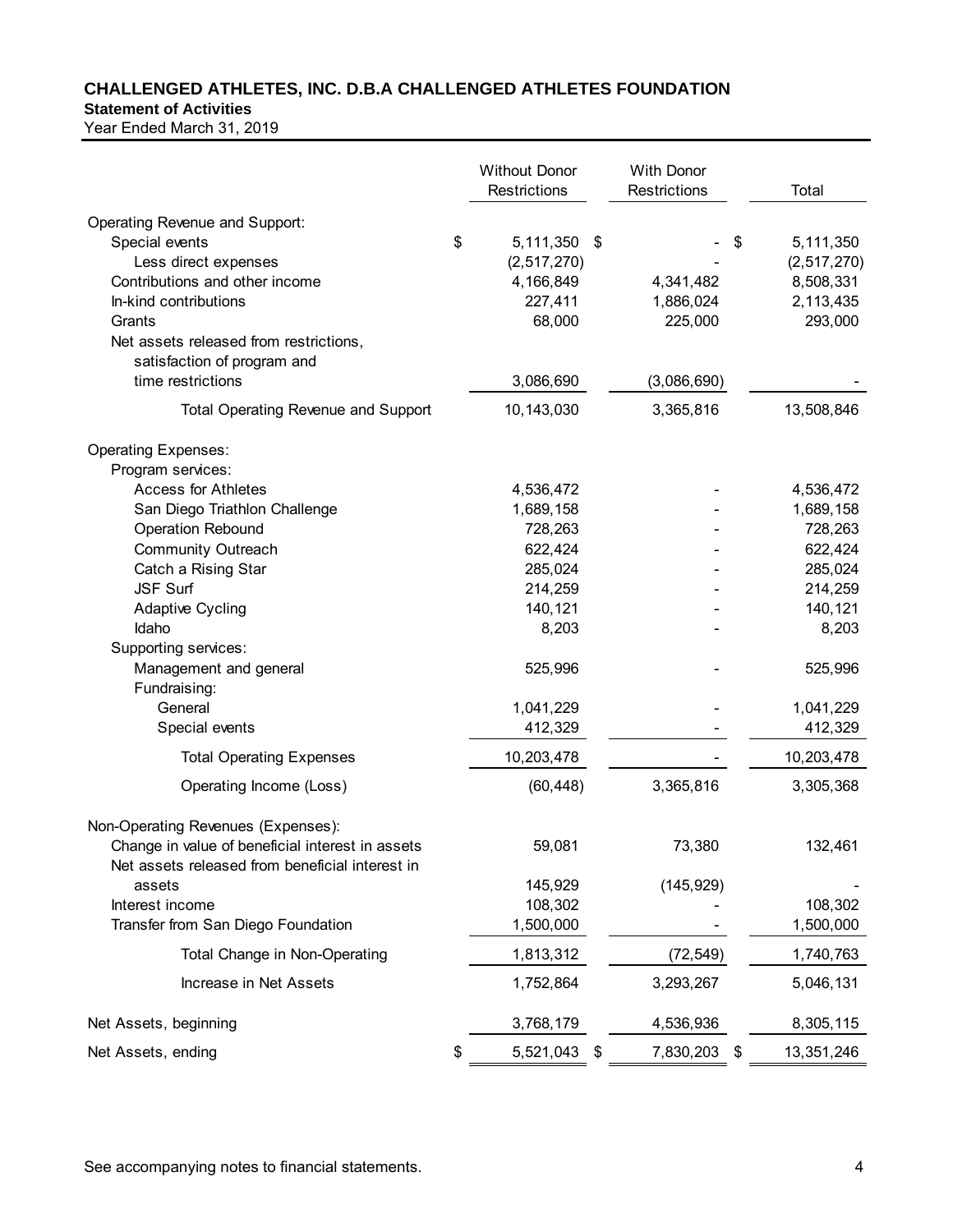### **Statement of Functional Expenses**

|                                                      | Program Services |                                |                                     |                                |                               |                                |                               |                              |                             |                             | <b>Supporting Services</b>        |                                |                                |                                     |                                 |
|------------------------------------------------------|------------------|--------------------------------|-------------------------------------|--------------------------------|-------------------------------|--------------------------------|-------------------------------|------------------------------|-----------------------------|-----------------------------|-----------------------------------|--------------------------------|--------------------------------|-------------------------------------|---------------------------------|
|                                                      |                  |                                |                                     |                                |                               |                                |                               |                              |                             |                             |                                   |                                |                                | Fundraising                         |                                 |
|                                                      |                  | Access for<br>Athletes         | San Diego<br>Triathlon<br>Challenge | Idaho                          | Operation<br>Rebound          | Community<br>Outreach          | Catch A<br><b>Rising Star</b> | <b>High School</b><br>Sports | JSF Surf                    | Adaptive<br>Cycling         | Total<br>Programs                 | Management<br>and General      | General                        | Special<br>Events                   | Total                           |
| Salaries<br>Employee benefits<br>Payroll taxes       |                  | 266,038 \$<br>22,304<br>19,774 | 353,006 \$<br>29,595<br>26,238      | 157,600 \$<br>23,640<br>15,760 | 132,543 \$<br>11,112<br>9,851 | 188,319 \$<br>15,788<br>13,997 | 95,807 \$<br>8,032<br>7,121   | 71,816 \$<br>6.021<br>5,338  | 84,014 \$<br>7,044<br>6,244 | 48,396 \$<br>4,057<br>3,597 | .397,539 \$<br>127,593<br>107,920 | 340,136 \$<br>28,516<br>25,281 | 454,440 \$<br>38,100<br>33,777 | 298,701<br>- \$<br>25,042<br>22,201 | 2,490,816<br>219,251<br>189,179 |
| <b>Total Salaries and</b><br><b>Related Expenses</b> |                  | 308,116                        | 408,839                             | 197,000                        | 153,506                       | 218,104                        | 110,960                       | 83,175                       | 97,302                      | 56,050                      | 1,633,052                         | 393,933                        | 526,317                        | 345,944                             | 2,899,246                       |
| Grants                                               |                  | 2,978,450                      | 80,911                              | 202,326                        | 493,749                       | 127,093                        | 17,935                        | 33,579                       | 55,877                      | 57,493                      | 4,047,413                         |                                |                                | $\overline{\phantom{a}}$            | 4,047,413                       |
| In-kind benefits                                     |                  | 1,730,435                      | 485,415                             | 39,432                         | 50,800                        | 1,172                          | 19,848                        | 2,668                        |                             | 3,036                       | 2,332,806                         | 38,018                         | 71,947                         |                                     | 2,442,771                       |
| Other administration                                 |                  | 105,778                        | 152,529                             | 62,140                         | 42,297                        | 70.496                         | 35,248                        | 14,099                       | 35,360                      | 14,099                      | 532,046                           | 34,478                         | 138,788                        | 86,553                              | 791,865                         |
| Program                                              |                  | 60,889                         | 9,853                               | 195,467                        | 1,884                         | 202,103                        | 72,481                        | 106,593                      | 28,791                      | 18,203                      | 696,264                           |                                | . .                            | $\overline{\phantom{a}}$            | 696,264                         |
| Direct event                                         |                  | $\overline{a}$                 | 430,574                             |                                |                               |                                |                               | $\overline{\phantom{a}}$     |                             | $\overline{\phantom{a}}$    | 430,574                           |                                |                                | $\overline{\phantom{a}}$            | 430,574                         |
| Marketing and promotion                              |                  | 45,251                         | 100,919                             | 114,023                        | 9,124                         | 34,175                         | 13,165                        | 33,907                       | 12,584                      | 5,170                       | 368,318                           | $\sim$                         | 51,975                         | $\overline{a}$                      | 420,293                         |
| Travel                                               |                  | 5,654                          | 12,213                              | 31,388                         | 2,975                         | 73,217                         | 34,683                        | 9,209                        | 6,702                       | 6,507                       | 182,548                           | 1,571                          | 24,662                         | $\overline{\phantom{a}}$            | 208,781                         |
| Merchant service fees                                |                  | 7,532                          | 35,335                              |                                | 2,637                         | 3,709                          | 1,855                         | 745                          | 1,946                       | 1,623                       | 55,382                            | 1,985                          | 22,093                         |                                     | 79,460                          |
| Business and donor development                       |                  |                                |                                     |                                |                               |                                |                               |                              |                             |                             |                                   |                                | 54,808                         |                                     | 54,808                          |
| <b>Total Operating Expenses</b>                      |                  | 5,242,105                      | 1,716,588                           | 841,776                        | 756,972                       | 730,069                        | 306,175                       | 283,975                      | 238,562                     | 162,181                     | 10,278,403                        | 469,985                        | 890,590                        | 432,497                             | 12,071,475                      |
| Direct special events                                |                  |                                |                                     |                                |                               |                                |                               |                              |                             |                             |                                   |                                |                                | 2,963,423                           | 2,963,423                       |
| <b>Total Expenses</b>                                |                  |                                | $$5,242,105$ \$1,716,588 \$         | 841,776 \$                     | 756,972 \$                    | 730,069 \$                     | 306,175 \$                    | 283,975 \$                   | 238,562 \$                  | 162,181<br>-S               | 10,278,403 \$                     | 469,985<br>- \$                | 890,590 \$                     | 3,395,920 \$                        | 15,034,898                      |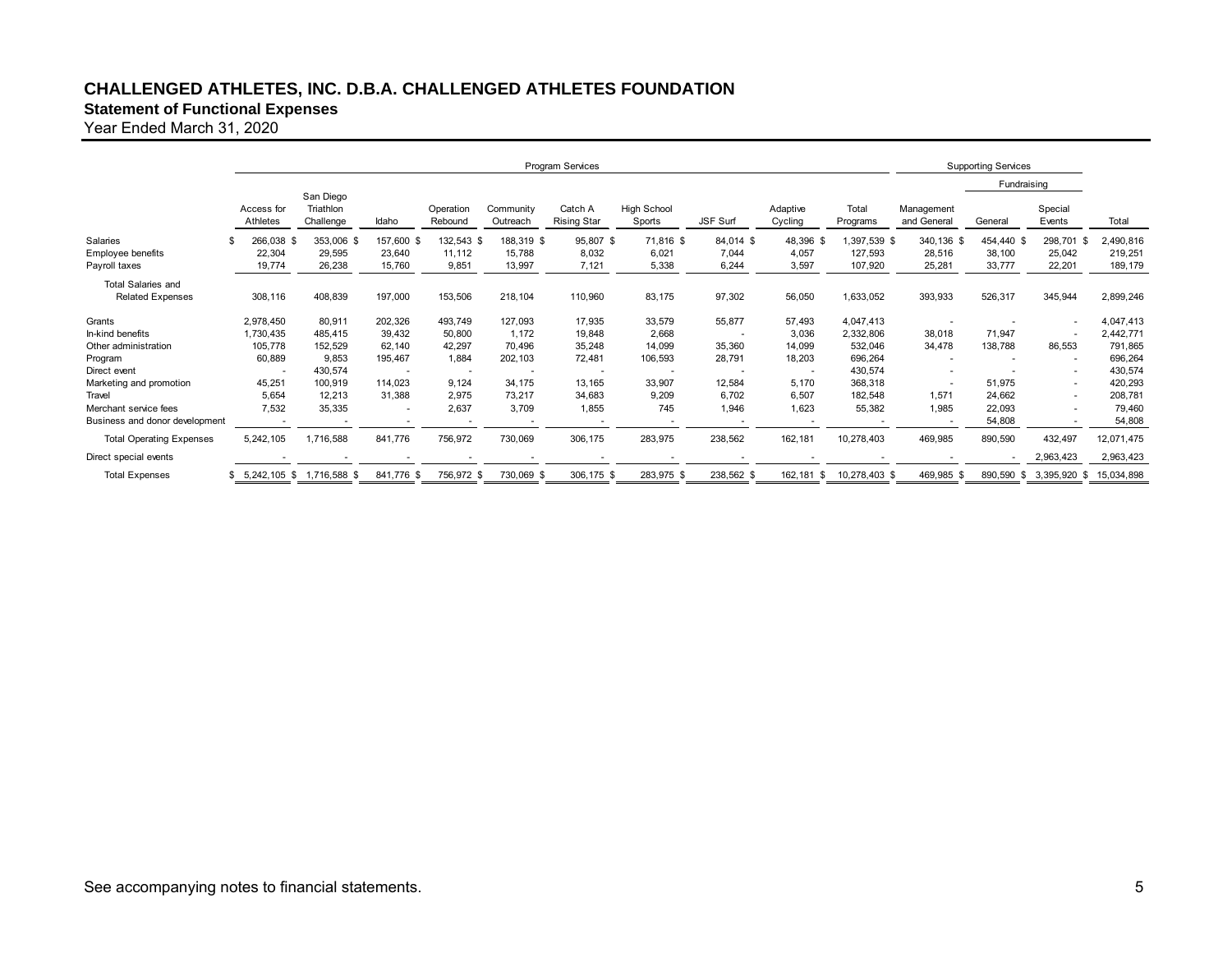#### **Statement of Functional Expenses**

|                                                      | Program Services                      |                                     |                               |                                |                               |                             |                             |                |                                | <b>Supporting Services</b>     |                                |                                      |                                 |
|------------------------------------------------------|---------------------------------------|-------------------------------------|-------------------------------|--------------------------------|-------------------------------|-----------------------------|-----------------------------|----------------|--------------------------------|--------------------------------|--------------------------------|--------------------------------------|---------------------------------|
|                                                      |                                       |                                     |                               |                                |                               |                             |                             |                |                                |                                | Fundraising                    |                                      |                                 |
|                                                      | Access for<br>Athletes                | San Diego<br>Triathlon<br>Challenge | Operation<br>Rebound          | Community<br>Outreach          | Catch A<br><b>Rising Star</b> | JSF Surf                    | Adaptive<br>Cycling         | Idaho          | Total<br>Programs              | Management<br>and General      | General                        | Special<br>Events                    | Total                           |
| Salaries<br>Employee benefits<br>Payroll taxes       | 262,111 \$<br>\$.<br>22,666<br>20,047 | 317,591 \$<br>27,463<br>24,290      | 125,739 \$<br>10,873<br>9,617 | 196,153 \$<br>16,962<br>15,002 | 89,672 \$<br>7,754<br>6,858   | 78,708 \$<br>6,806<br>6,020 | 38,847 \$<br>3,359<br>2,971 | - \$           | 108,821 \$<br>95,883<br>84,805 | 371,196 \$<br>32,099<br>28,390 | 476,331 \$<br>41,190<br>36,431 | 249,604 \$<br>21,584<br>19,090       | 2,205,952<br>190,756<br>168,716 |
| <b>Total Salaries and</b><br><b>Related Expenses</b> | 304,824                               | 369,344                             | 146,229                       | 228,117                        | 104,284                       | 91,534                      | 45,177                      |                | 1,289,509                      | 431,685                        | 553,952                        | 290,278                              | 2,565,424                       |
| Grants                                               | 2,700,326                             | 69,826                              | 477,393                       | 99,736                         | 28,329                        | 37,494                      | 30,309                      | $\blacksquare$ | 3,443,413                      |                                |                                | $\overline{\phantom{a}}$             | 3,443,413                       |
| In-kind benefits                                     | ,307,283                              | 526,454                             | 31,919                        |                                | 20,368                        |                             |                             |                | 1,886,024                      | 36,499                         | 121,250                        |                                      | 2,043,773                       |
| Other administration                                 | 118,742                               | 145,866                             | 47,430                        | 79,051                         | 31,620                        | 31,620                      | 31,640                      | 324            | 486,293                        | 53,822                         | 142,563                        | 122,051                              | 804,729                         |
| Direct event                                         |                                       | 434,865                             | 572                           |                                |                               |                             |                             | 354            | 435,791                        |                                |                                | $\overline{\phantom{0}}$             | 435,791                         |
| Marketing and promotion                              | 67,644                                | 95,628                              | 16,911                        | 50,733                         | 13,529                        | 13,529                      | 6,764                       | $\blacksquare$ | 264,738                        |                                | 86,756                         | $\overline{\phantom{0}}$             | 351,494                         |
| Program                                              | 22,515                                | 5,050                               | 1,285                         | 134,891                        | 60,705                        | 29,494                      | 16,351                      |                | 270,291                        |                                |                                | $\overline{\phantom{0}}$             | 270,291                         |
| Travel                                               | 5,587                                 | 12,312                              | 1,930                         | 25,876                         | 24,576                        | 8,971                       | 5,634                       | 7,454          | 92,340                         | 1,578                          | 30,272                         | $\sim$                               | 124,190                         |
| Merchant service fees                                | 9,551                                 | 29,813                              | 4,594                         | 4,020                          | 1,613                         | 1,617                       | 4,246                       |                | 55,454                         | 2,412                          | 24,863                         |                                      | 82,729                          |
| Business and donor development                       |                                       |                                     |                               |                                |                               |                             |                             | 71             | 71                             |                                | 81,573                         |                                      | 81,644                          |
| <b>Total Operating Expenses</b>                      | 4,536,472                             | 1,689,158                           | 728,263                       | 622,424                        | 285,024                       | 214,259                     | 140,121                     | 8,203          | 8,223,924                      | 525,996                        | ,041,229                       | 412,329                              | 10,203,478                      |
| Direct special events                                |                                       |                                     |                               |                                |                               |                             |                             |                |                                |                                |                                | 2,517,270                            | 2,517,270                       |
| <b>Total Expenses</b>                                | $$4,536,472$ \$1,689,158 \$           |                                     | 728,263 \$                    | 622,424 \$                     | 285,024 \$                    | 214,259 \$                  | 140,121 \$                  | $8,203$ \$     | 8,223,924 \$                   |                                |                                | 525,996 \$ 1,041,229 \$ 2,929,599 \$ | 12,720,748                      |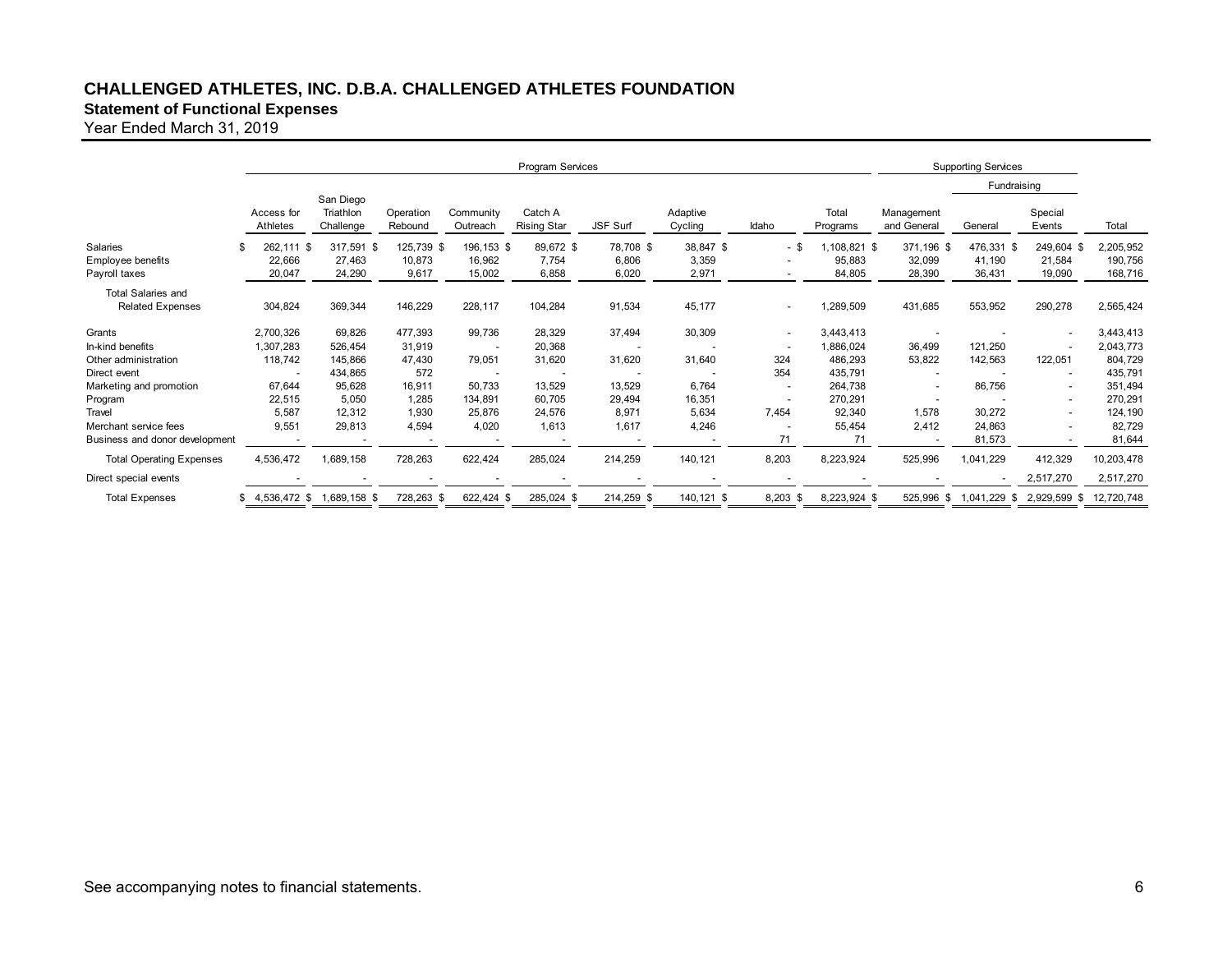#### **Statements of Cash Flows**

Years Ended March 31, 2020 and 2019

|                                                                              | 2020               | 2019        |
|------------------------------------------------------------------------------|--------------------|-------------|
| Cash Flows from Operating Activities:                                        |                    |             |
| Increase in net assets                                                       | \$<br>628,787 \$   | 5,046,131   |
| Adjustments to reconcile increase in net assets to                           |                    |             |
| net cash provided by operating activities:                                   |                    |             |
| Depreciation                                                                 | 25,086             | 118,836     |
| Net realized and unrealized losses on investments                            | 481,627            |             |
| Change in value of beneficial interest in assets                             | 320,952            | (132, 461)  |
| <b>Endowment contributions</b>                                               | (2,039,160)        | (2,681,623) |
| Changes in operating assets and liabilities:                                 |                    |             |
| Promises to give                                                             | (40, 074)          | 24,522      |
| Prepaid expenses and other assets                                            | 212,124            | (179, 685)  |
| Accounts payable                                                             | 146,669            | (17, 621)   |
| Accrued expenses                                                             | (50, 174)          | (66, 978)   |
| Advance income received                                                      | 143,957            | (400, 689)  |
| Grants payable                                                               | 502,814            | (169, 872)  |
| Net Cash Provided by Operating Activities                                    | 332,608            | 1,540,560   |
| Cash Flows from Investing Activities:                                        |                    |             |
| Purchases of investments                                                     | (6, 218, 724)      |             |
| Distributions from beneficial interest in assets                             | 328,524            | 297,996     |
| Net Cash Provided (Used) by Investing Activities                             | (5,890,200)        | 297,996     |
| Cash Flows Provided by Financing Activities:                                 |                    |             |
| Endowment contributions                                                      | 2,039,160          | 2,681,623   |
|                                                                              |                    |             |
| Net Increase (Decrease) in Cash and Cash<br><b>Restricted for Endowments</b> | (3, 518, 432)      | 4,520,179   |
|                                                                              |                    |             |
| Cash and cash - restricted for endowments, beginning                         | 8,517,674          | 3,997,495   |
| Cash and cash - restricted for endowments, ending                            | \$<br>4,999,242 \$ | 8,517,674   |
|                                                                              |                    |             |
| Cash and cash - restricted for endowments consist of the following:          |                    |             |
| Cash                                                                         | 2,997,182          | 2,336,051   |
| Cash - restricted for endowments                                             | 2,002,060          | 6,181,623   |
|                                                                              | 4,999,242          | 8,517,674   |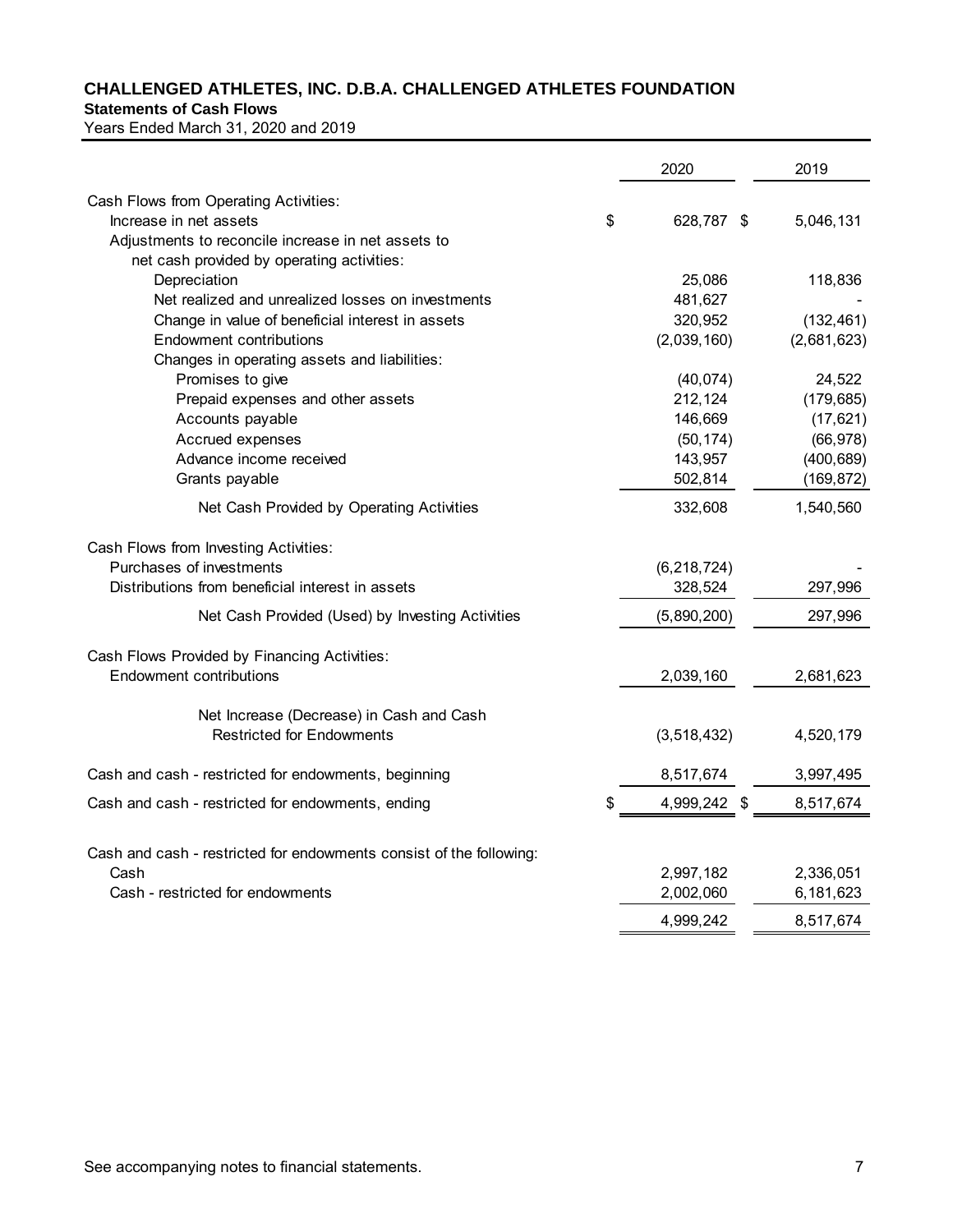Years Ended March 31, 2020 and 2019

#### **Note 1 – Organization and Summary of Significant Accounting Policies**

#### Nature of Activities

Challenged Athletes, Inc. d.b.a. Challenged Athletes Foundation (Foundation) is a nonprofit organization incorporated on February 1, 1997 under the laws of the state of California. It is the mission of the Foundation to provide opportunities and support to people with physical challenges so they can pursue active lifestyles through physical fitness and competitive athletics. It is the Foundation's belief that involvement in sports at any level will increase self-esteem, encourage independence and enhance quality of life. Funds for the Foundation's operations are raised primarily through contributions from private donors, sponsors, and special events.

#### New Accounting Pronouncement

In May 2014, the Financial Accounting Standards Board (FASB) issued ASU 2014-09, *Revenue from Contracts with Customers (Topic 606)*. This standard update, along with related subsequently issued updates, clarifies the principles for recognizing revenue and develops a common revenue standard under accounting principles generally accepted in the United States of America (US GAAP). During the year ended March 31, 2020, the Foundation adopted ASU 2014-09, *Revenue from Contracts with Customers (Topic 606)*.

In June 2018, the FASB issued ASU 2018-08, *Clarifying the Scope and the Accounting Guidance for Contributions Received and Contributions Made (Topic 958)*. This standard update clarifies and improves the scope and the accounting guidance for contributions received and contributions made under US GAAP. During the year ended March 31, 2020, the Foundation adopted ASU 2018-08, *Clarifying the Scope and the Accounting Guidance for Contributions Received and Contributions Made (Topic 958)*.

#### Financial Statement Presentation

The financial statements of the Foundation have been prepared in accordance with US GAAP, which require the Foundation to report information regarding its financial position and activities according to the following net asset classifications:

- Net assets without donor restrictions Net assets that are not subject to donor-imposed restrictions and may be expended for any purpose in performing the primary objectives of the Foundation. These net assets may be used at the discretion of the Foundation's management and the board of directors.
- Net assets with donor restrictions Net assets subject to stipulations imposed by donors, and grantors. Some donor restrictions are temporary in nature; those restrictions will be met by actions of the Foundation or by the passage of time. Other donor restrictions are perpetual in nature, where by the donor has stipulated the funds be maintained in perpetuity.

Donor restricted contributions are reported as increases in net assets with donor restrictions. When a restriction expires, net assets are reclassified from net assets with donor restrictions to net assets without donor restrictions in the statements of activities.

#### Use of Estimates

The preparation of financial statements in conformity with generally accepted accounting principles requires management to make estimates and assumptions that affect certain reported amounts and disclosures. Accordingly, actual results could differ from those estimates.

#### Fair Value Measurements

Accounting standards provide the framework for measuring fair value. That framework provides a fair value hierarchy that prioritizes the inputs to valuation techniques used to measure fair value. The hierarchy gives the highest priority to unadjusted quoted prices in active markets for identical assets or liabilities (level 1 measurements) and the lowest priority to unobservable inputs (level 3 measurements).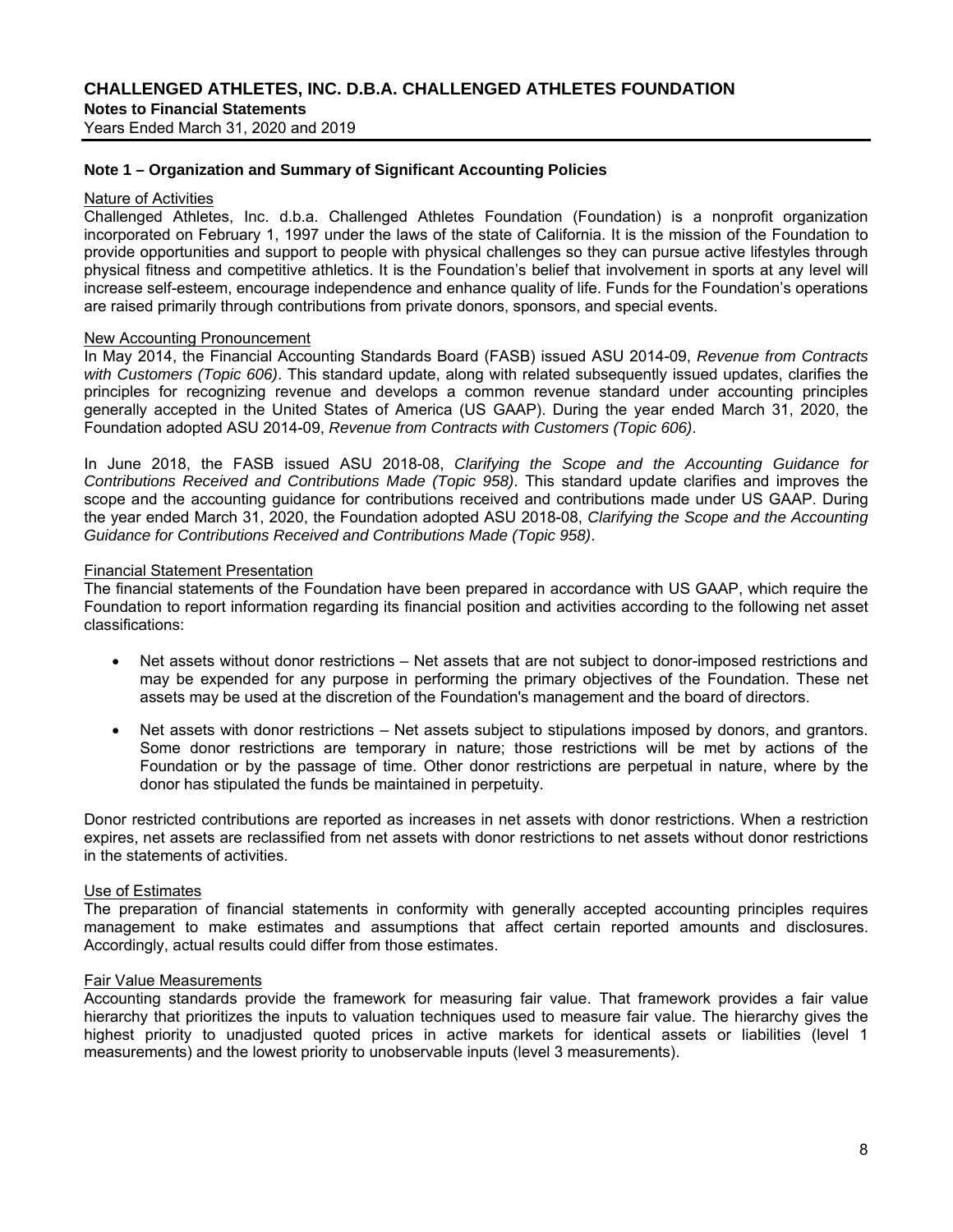Years Ended March 31, 2020 and 2019

#### **Note 1 – Organization and Summary of Significant Accounting Policies, continued**

#### Fair Value Measurements, continued

The three levels of the fair value hierarchy are described below:

Level 1 - Inputs to the valuation methodology are quoted prices (unadjusted) for identical assets or liabilities in active markets.

Level 2 - Inputs to the valuation methodology include quoted prices for similar assets or liabilities in active markets, and inputs that are observable for the asset or liability, either directly or indirectly, for substantially the same term of the financial instrument.

Level 3 - Inputs to the valuation methodology are unobservable and significant to the fair value measurement.

A financial instrument's categorization within the valuation hierarchy is based upon the lowest level of input that is significant to the fair value measurement.

As a practical expedient, certain financial instruments may be valued using net asset value (NAV) per share. NAV is the amount of net assets attributable to each share of outstanding capital stock at the end of the period.

The carrying value of cash, receivables, and payables approximates fair values as of March 31, 2020 and 2019, due to the relative short maturities of these instruments.

The following is a description of the valuation methodologies used for assets measured at fair value. There have been no changes in the methodologies used at March 31, 2020 and 2019.

Cash and money market funds: Valued at cost plus accrued interest, which approximates fair value.

Mutual funds: Valued at the closing price reported on the active market on which the individual securities are traded.

#### Promises to Give

Promises to give that are expected to be collected within one year are recorded at their net realizable value. Promises to give that are expected to be collected in future years are discounted to their estimated net present value. After promises to give are originally recorded, an allowance for uncollectible pledges may be established based on specific circumstances.

#### Property and Equipment

As of April 1, 2019, acquisitions of property and equipment of \$20,000 or more with a useful life of three years or more are capitalized and recorded at cost. Prior to April 1, 2019, the capitalization policy threshold was \$2,000 or more. Donated property and equipment are recorded at fair value at the date of the gift. Depreciation is computed using the straight-line method over the estimated useful life of the assets, ranging from three to ten years.

#### Endowment Investments

Investments are carried at market value on the statements of financial position, and realized and unrealized gains and losses are included in the change in net assets in the statements of activities. Investment return on restricted assets is reported as an increase in net assets with donor restrictions, depending on the nature of the restriction.

#### Beneficial Interest in Assets

The Foundation has transferred assets to the Jewish Community Foundation of San Diego (JCF) which is holding them as endowed agency funds (Funds) for the benefit of the Foundation as a named beneficiary. The Foundation has granted JCF variance power which gives JCF's board of directors the power to use the Funds for other purposes in certain circumstances. The Foundation reports the fair value of the beneficial interest in assets held at JCF in the statements of financial position. Changes in the value of the Funds are reported as nonoperating items in the statements of activities. Investment return on beneficial interest in assets is reported as an increase in net assets with donor restrictions, depending on the nature of the restriction.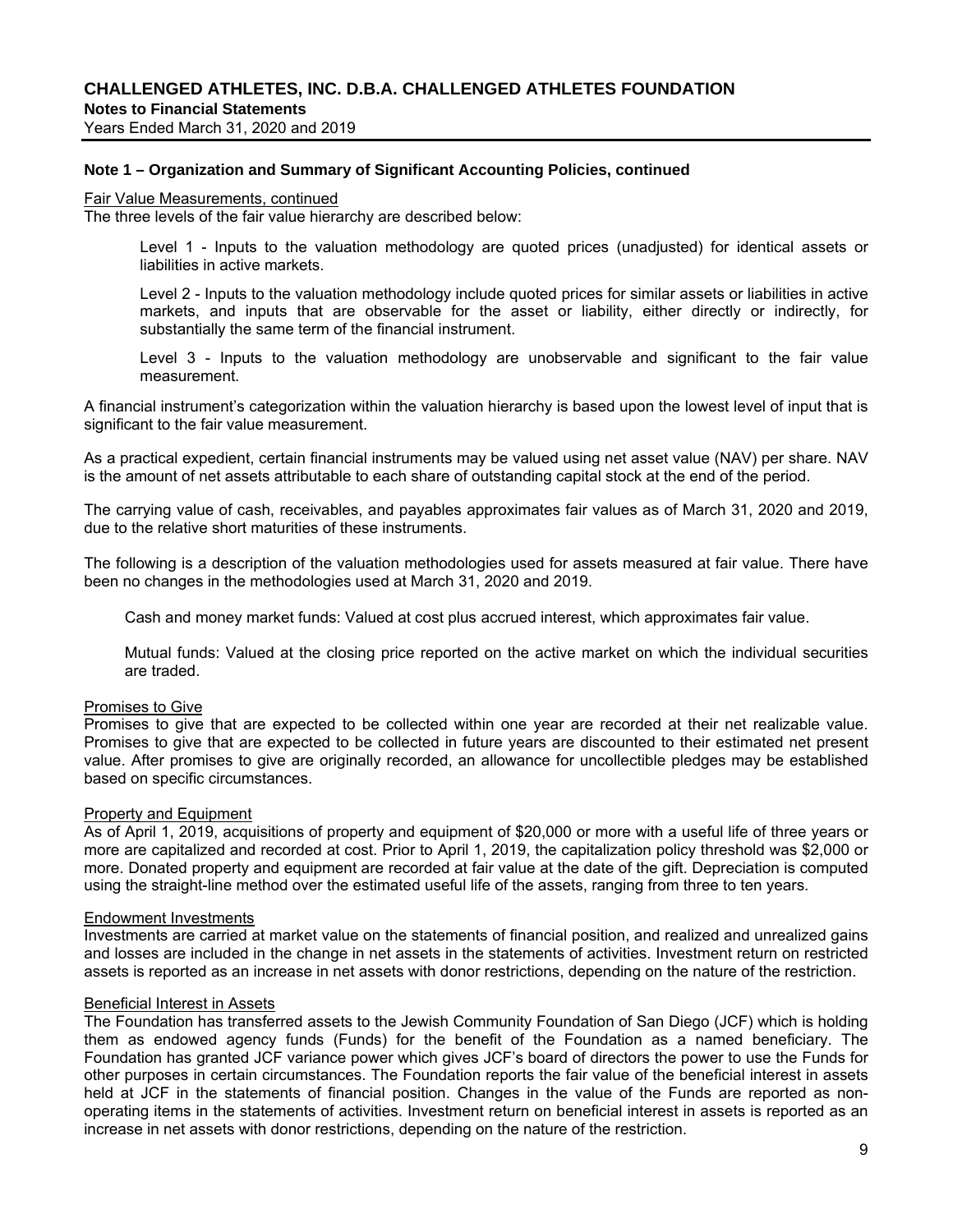Years Ended March 31, 2020 and 2019

#### **Note 1 – Organization and Summary of Significant Accounting Policies, continued**

#### Advanced Income Received

Fundraising amounts generated in advance of related athletic events are recorded as advanced income received on the statements of financial position.

#### Grants Payable

Grants authorized by the Foundation's board of directors but not yet paid are reported as liabilities to be paid in future years.

#### Revenue and Support

The Foundation recognizes revenue in a manner that depicts the transfer of promised goods or services to customers in an amount that reflects the consideration to which the Foundation expects to be entitled in exchange for those goods or services.

Revenues for the Foundation primarily consist of contributions and special event revenues. Management has determined that fundraising amounts generated for athletic events are most appropriately classified as conditional contributions, and therefore, revenue is recognized as conditions are met, which is typically when the event occurs. Management has analyzed the provisions of Topic 606 and Topic 958 and has concluded that no changes are necessary to conform to the new standards.

Contributions and grants received are recorded as net assets without donor restrictions or net assets with donor restrictions, depending on the existence and/or nature of any donor-imposed restrictions. Donor restricted contributions are reported as an increase in net assets with donor restrictions, depending on the nature of restriction. When a restriction expires (that is, when a stipulated time restriction ends or purpose restriction is accomplished), net assets with donor restrictions are reclassified to net assets without donor restrictions and reported in the statements of activities as net assets released from restrictions.

#### Donated Materials

The Foundation receives donated materials from various individuals and companies. In-kind contributions of these materials that do not meet the criteria for capitalization are recorded at estimated fair market value as support and expense in the period in which the materials are contributed.

Many individuals volunteer their time and perform a variety of tasks that assist the Foundation with various programs. Non-professional services do not meet the criteria for recognition as a contribution and are not reflected in the financial statements. The fair market value of contributed professional services is reported as support and expense in the period in which the services are performed.

#### Income Taxes

The Foundation is exempt from income taxes under Section 501(c)(3) of the Internal Revenue Code and Section 23701(d) of the California Revenue and Taxation Code. The Foundation, however, may be subject to tax on income which is not related to its exempt purpose. For the years ended March 31, 2020 and 2019, no such unrelated business taxable income was reported and, therefore, no provision for income taxes has been made. The Foundation is not a private foundation.

#### Accounting for Uncertain Tax Positions

The Foundation follows the provisions of uncertain tax positions as addressed in the Financial Accounting Standards Board Accounting Standards Codification. The Foundation recognizes accrued interest and penalties associated with uncertain tax positions as part of the income tax provision, when applicable. There are no amounts accrued in the financial statements related to uncertain tax positions for the years ended March 31, 2020 and 2019. The Foundation files informational and income tax returns in the United States and various state and local jurisdictions.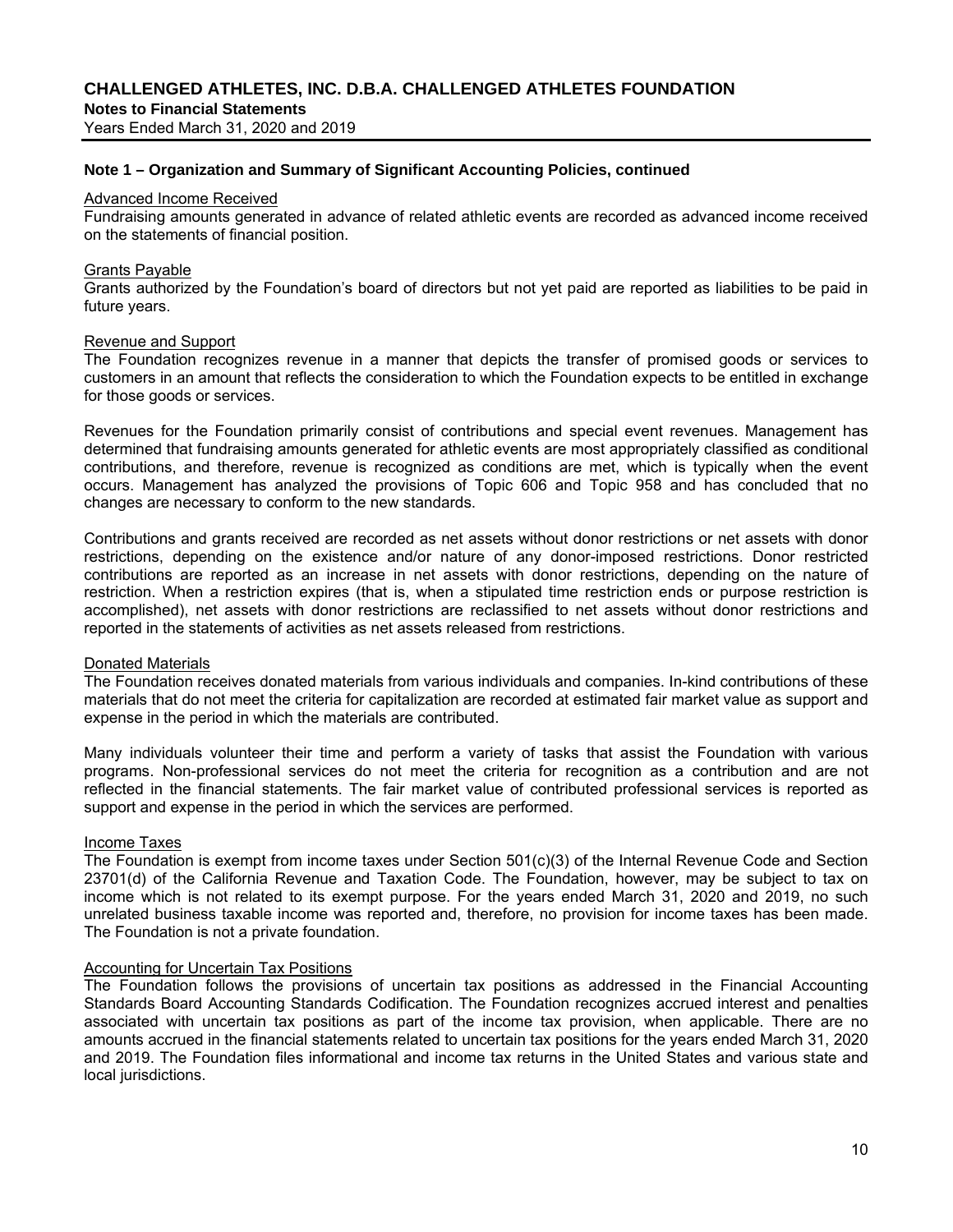Years Ended March 31, 2020 and 2019

#### **Note 1 – Organization and Summary of Significant Accounting Policies, continued**

#### Functional Expense Allocations

The financial statements report certain categories of expenses that are attributable to more than one program or supporting function. Therefore, these expenses require allocation on a reasonable basis that is consistently applied. The expenses that are allocated include salaries and benefits, and marketing and administrative expenses, which are allocated on the basis of headcount, time and effort.

#### Future Accounting Standards

The FASB has issued a substantial ASU which will become effective in future years.

In February 2016, the FASB issued ASU No. 2016-02 *Leases.* The primary change in GAAP addressed by ASU 2016-02 is the requirement for a lessee to recognize on the statements of financial position a liability to make lease payments ("lease liability") and a right-of-use asset representing its right to use the underlying asset for the lease term. ASU 2016-02 also requires qualitative and quantitative disclosures to enable users of the financial statements to assess the amount, timing, and uncertainty of cash flows arising from leases. ASU 2016-02 is effective for fiscal years beginning after December 15, 2021. Lessees must apply a modified retrospective transition approach for leases existing at, or entered into after, the beginning of the earliest comparative period presented in the financial statements, although there are optional practical expedients that entities may elect to apply. The Foundation is evaluating the effect that the provisions of ASU 2016-02 will have on its financial statements and related disclosures.

#### Subsequent Events

Due to national and world-wide disruptions caused by COVID-19, the Foundation may be adversely impacted. The Foundation has adapted and continued with operations through the date of issuance. On May 1, 2020, the Foundation received loan proceeds in the amount of \$508,400 under the Paycheck Protection Program (PPP). The PPP, established as part of the Coronavirus Aid, Relief and Economic Security Act (CARES Act), provides for loans to qualifying businesses for amounts up to 2.5 times of the average monthly payroll expenses of the qualifying business. The loan and accrued interest are forgivable after twenty-four weeks as long as the borrower uses the loan proceeds for eligible purposes, including payroll, benefits, rent and utilities, and maintains its payroll levels. The Foundation applied for forgiveness with the financial institution and the full amount of the loan balance and accrued interest was forgiven and will be recognized as income during the year ending March 31, 2021. The loan forgiveness is exempt from federal income tax. The total scope of any financial impact of potential COVID-19 related disruptions is not fully known.

Endowment investments and beneficial interest in assets have seen a decline and may adversely affect the Foundation's reserve amounts. The stock market experienced a significant downturn during the year, but started to recover from March lows by June 2020. In June, the Foundation transferred the Robin Williams endowment funds held at UBS to the Jewish Community Foundation and the two board endowments and Robert Spotswood Memorial endowment to the San Diego Foundation. Also, in June, the Foundation transferred \$2,000,000 to the Challenged Athletes Foundation Endowment in Memory of Robin Williams held at JCF. This balance is included in cash – restricted for endowments on the statement of financial position at March 31, 2020.

The Foundation has evaluated subsequent events through January 29, 2021, which is the date the financial statements were available to be issued.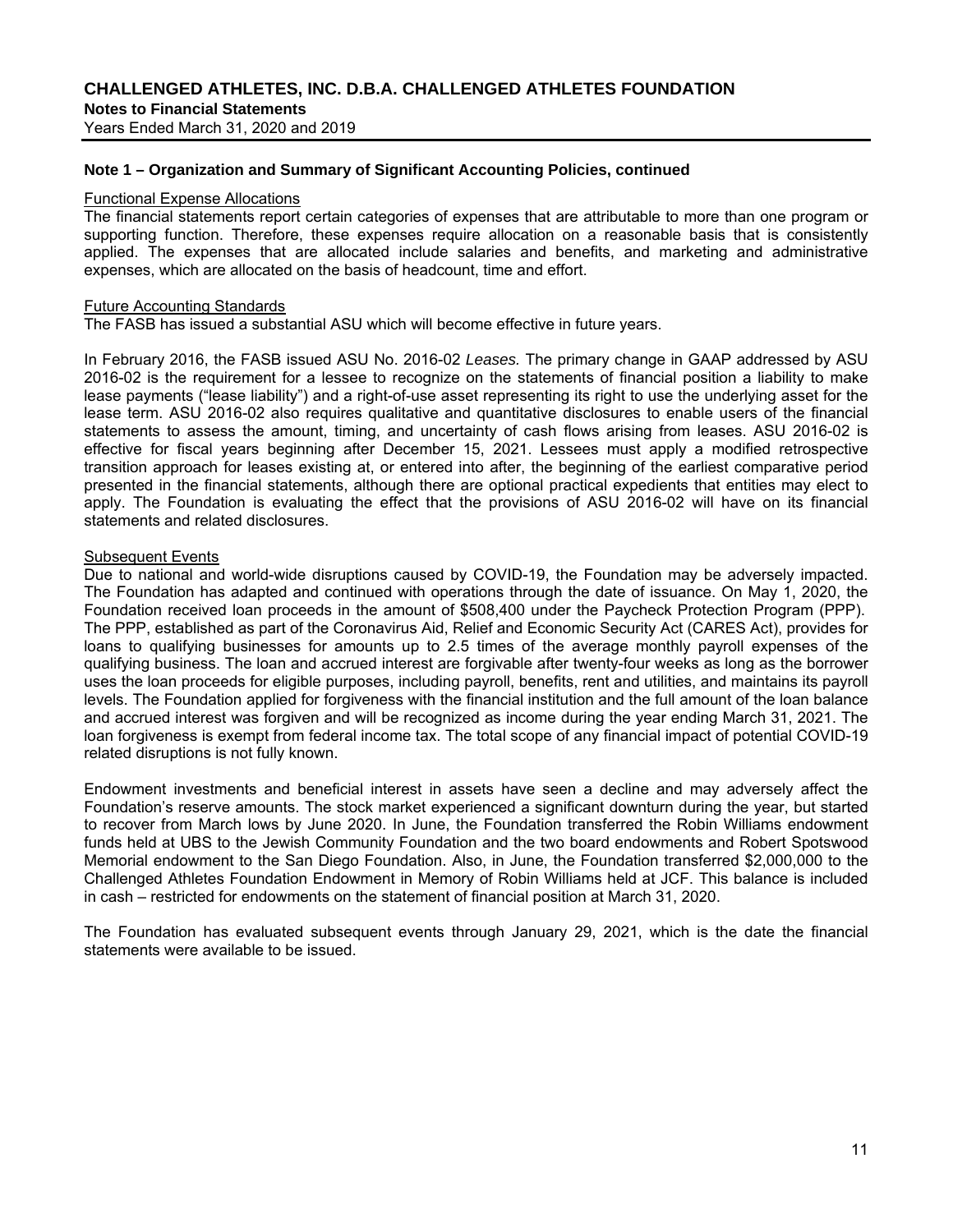Years Ended March 31, 2020 and 2019

#### **Note 2 – Financial Assets and Liquidity Resources**

The Foundation's financial assets available within one year of the statement of financial position date for general expenditures are as follows at March 31, 2020:

|                                                                    | 2020               | 2019        |
|--------------------------------------------------------------------|--------------------|-------------|
| Cash                                                               | \$<br>2,997,182 \$ | 2,336,051   |
| Promises to give                                                   | 150,102            | 110,028     |
| Anticipated distributions from endowments                          | 686.493            | 641,090     |
| Total financial assets                                             | 3,833,777          | 3,087,169   |
| Less amounts not available to be used within one year:             |                    |             |
| Restricted by donor with purpose or time restrictions for programs | (776, 396)         | (1,475,967) |
| Financial assets available to meet cash                            |                    |             |
| needs for general expenditures within one year                     | \$<br>3,057,381    | 1,611,202   |

The Foundation has certain donor-restricted assets limited to use for programs and grants which are ongoing, major, and central to its annual operations which are available to meet cash needs for general expenditures for those programs and grants within one year in the normal course of operations. While not all of the \$776,396 donor restricted balance is for these purposes, for the year ended March 31, 2020, donor restricted net assets of \$776,396 met this criteria and could be included in financial assets available to meet cash needs for general expenditures for those programs and grants within one year.

The Foundation's endowment funds consist of donor-restricted endowments and quasi-endowments. Income from donor-restricted endowments is restricted for programs and grants which are ongoing, major, and central to its annual operations and is available for general expenditure. The endowments have a spending rate of 5 percent. \$686,493 of appropriations from the endowments as estimated to be available within the next 12 months.

The Foundation manages its liquidity and reserves following two guiding principles: 1) Operating within a prudent range of financial soundness and stability, and 2) maintaining adequate liquid assets to fund near-term operating needs. The Foundation's Board is committed to a strong financial position which includes creating and growing board designated endowments that are designed to support future grant and program expenses. As of March 31, 2020, the Foundation's net assets without donor restrictions balance was \$5,374,875. Contained within that balance was \$5,901,093 in board designated endowment funds leaving a deficit of \$526,218 in undesignated net assets.

This undesignated net asset balance could be offset at any time. As described in Note 11, the Foundation has established agency non-endowment accounts with the San Diego Foundation (SDF). By request, these funds could be distributed back to the Foundation in the event of an unanticipated liquidity need, if approved by SDF, which would further increase the undesignated net asset balance.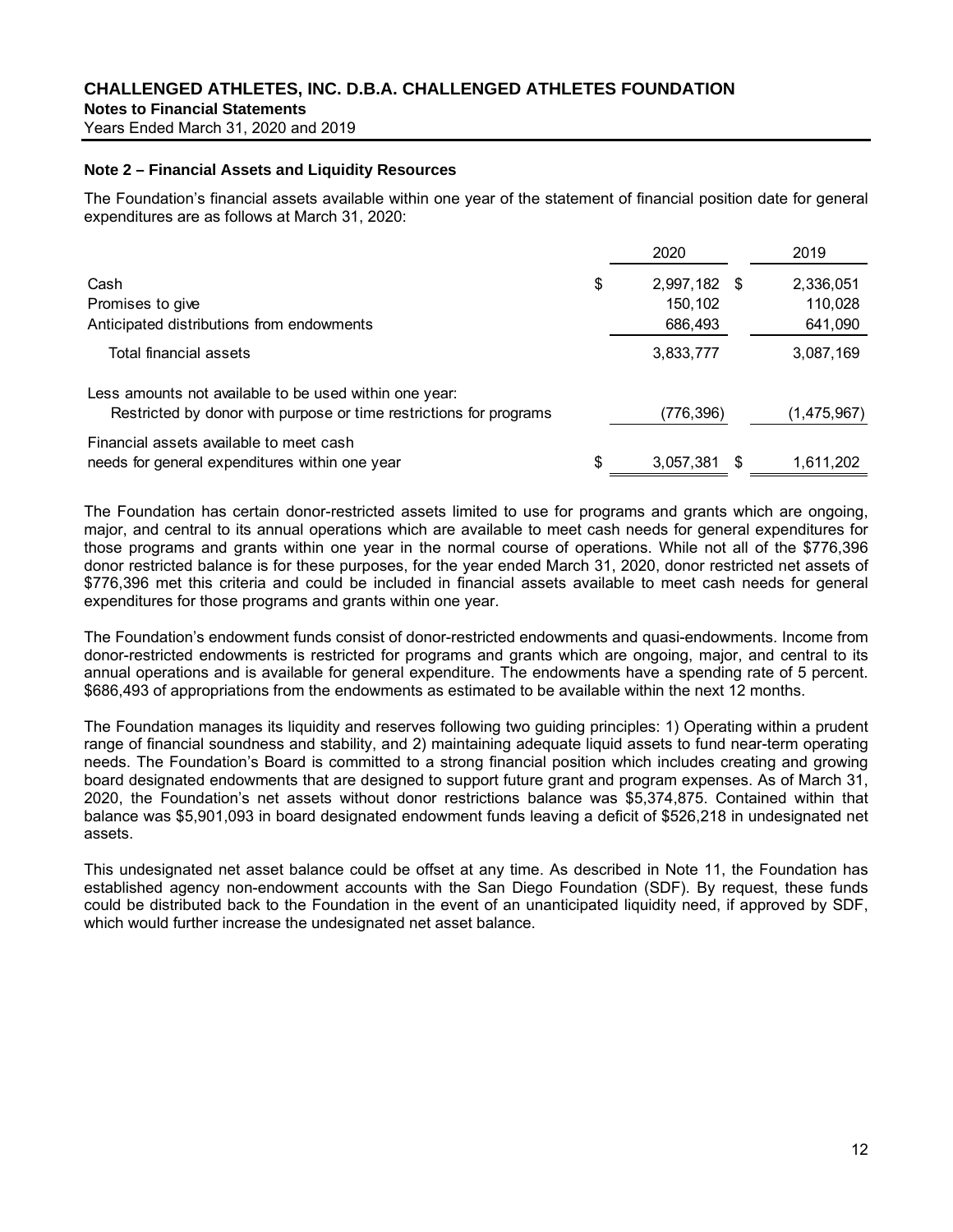#### **Note 3 – Concentration of Credit Risk**

The Foundation maintains cash accounts at various financial institutions. The balances at times may exceed Federal Deposit Insurance Corporation (FDIC) limits. Accounts at each financial institution are insured by the FDIC up to \$250,000.

The Foundation also maintains cash in brokerage accounts. The balances at times may exceed Securities Investor Protection Corporation (SIPC) limits. Accounts at each financial institution are insured by the SIPC up to a limit of \$500,000, including \$250,000 for claims for cash, per customer for all accounts at the same institution.

Restricted cash includes donor contributions restricted for the Challenged Athletes Foundation Endowment in Memory of Robin Williams and Robert Spotswood Memorial Fund. Payouts from the Robert Spotswood Memorial Fund are to be used for grants annually to athletes, with a focus on supporting youth under the age of 18. In addition, the board has designated excess cash to be invested as endowment funds at various financial institutions. At March 31, 2020 and 2019, the Foundation's restricted cash totaled \$2,002,060 and \$6,181,623, respectively.

During the year ended March 31, 2020, 12% of contributions were from one donor. During the year ended March 31, 2019, there was no such concentration.

#### **Note 4 – Property and Equipment**

Property and equipment consist of the following at March 31:

|                                                   | 2020 |                       |    | 2019                  |  |  |
|---------------------------------------------------|------|-----------------------|----|-----------------------|--|--|
| Equipment and furniture<br>Leasehold improvements | \$   | 360,230<br>41,387     | \$ | 360,230<br>41,387     |  |  |
| Less accumulated depreciation                     |      | 401,617<br>(373, 537) |    | 401,617<br>(348, 451) |  |  |
|                                                   | S    | 28,080                | S  | 53,166                |  |  |

#### **Note 5 – Fair Value Measurement**

Endowment investments and beneficial interest in assets consist of the following as of March 31, 2020:

|                               |   | Level 1    | Level 2 | Level 3 |      | <b>NAV</b> |   | Total      |
|-------------------------------|---|------------|---------|---------|------|------------|---|------------|
| Money market funds            | S | 310,357 \$ | - \$    |         | - \$ | - \$       |   | 310,357    |
| Mutual funds:                 |   |            |         |         |      |            |   |            |
| Large cap - domestic          |   | 1,815,745  |         |         |      |            |   | 1,815,745  |
| Large cap - international     |   | 892,467    |         |         |      |            |   | 892,467    |
| Mid cap - domestic            |   | 345,992    |         |         |      |            |   | 345,992    |
| Small cap - domestic          |   | 298,625    |         |         |      |            |   | 298,625    |
| Fixed income - domestic       |   | 1,867,887  |         |         |      |            |   | 1,867,887  |
| Fixed income - international  |   | 206,024    |         |         |      |            |   | 206,024    |
| Beneficial interest in assets |   |            |         |         |      | 5,990,698  |   | 5,990,698  |
| Total                         |   | 5,737,097  | - \$    |         | - \$ | 5,990,698  | S | 11,727,795 |

As of March 31, 2019, beneficial interest in assets totaled \$6,640,174 and were valued at NAV. There were no amounts classified as endowment investments as of March 31, 2019.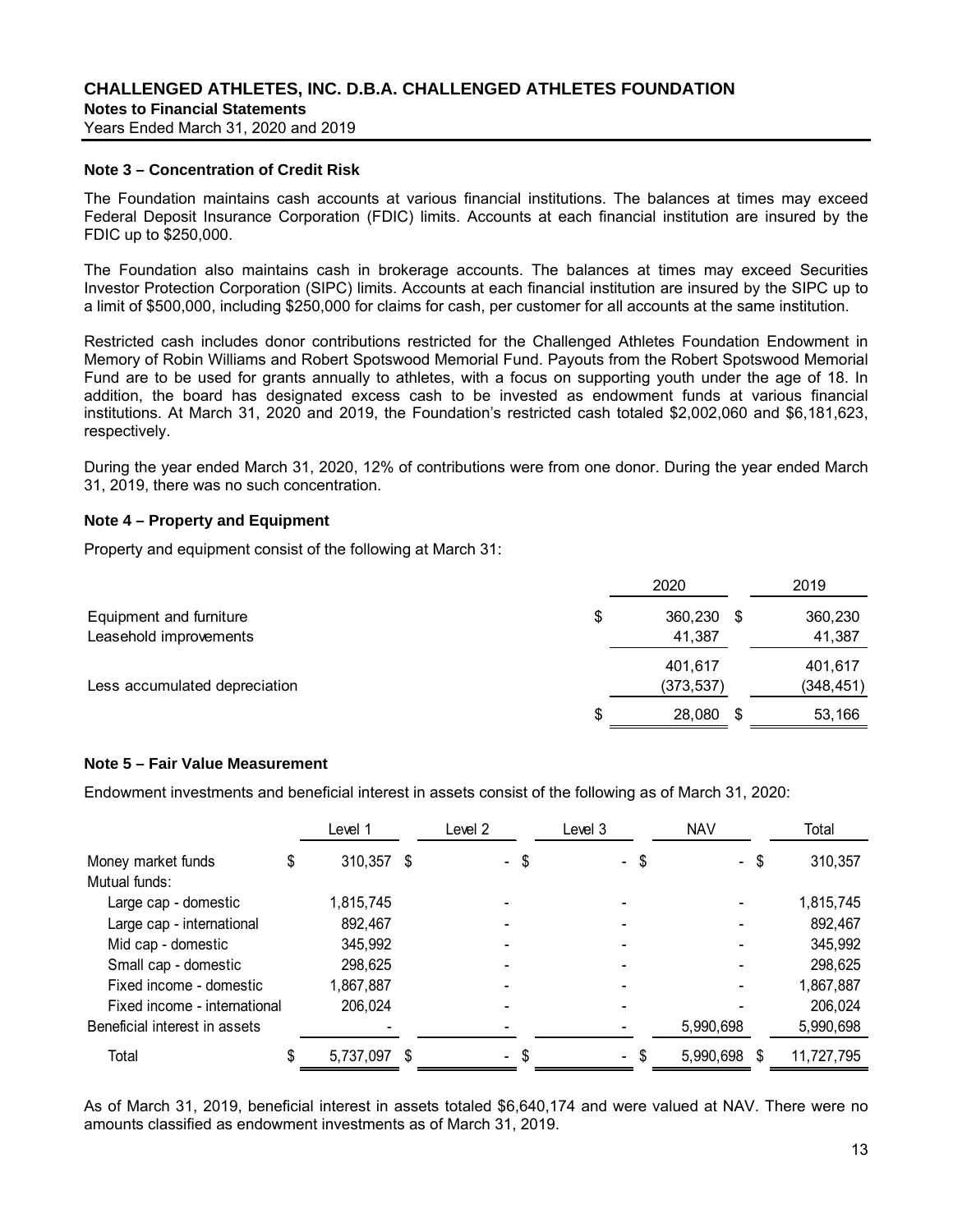Years Ended March 31, 2020 and 2019

#### **Note 6 – Beneficial Interest in Assets**

The interest in assets held JCF has been valued, as a practical expedient, at the fair value of the Foundation's share of JCF's investment pool as of the measurement date using NAV per share. Beneficial interests valued using the practical expedient are categorized within the fair value hierarchy on the basis of whether the investment is redeemable with the investee at net asset value on the measurement date (level 2), or never redeemable with the investee at net asset value (level 3). JCF values securities and other financial instruments on a fair value basis of accounting. JCF invests in a variety of domestic stocks, international stocks, mutual funds, bonds, real assets and other multi-strategy securities.

The estimated fair values of certain investments of JCF, which includes private placements and other securities for which prices are not readily available, are determined by the management of JCF and may not reflect amounts that could be realized upon immediate sale, nor amounts that ultimately may be realized.

The methods described above may produce a fair value calculation that may not be indicative of net realizable value or reflective of future fair values. Furthermore, while JCF believes its valuation methods are appropriate and consistent with other market participants, the use of different methodologies or assumptions to determine the fair value of certain financial instruments could result in a different fair value measurement at the reporting date.

One of the beneficial interest in assets was created with the donor intent to establish an endowment and is therefore included in net assets with donor restrictions. The second beneficial interest in assets is a board designated endowment and is therefore included in net assets without donor restrictions.

Beneficial interest in assets valued at NAV are as follows as of March 31:

|                                                       | 2020                   | 2019                   |
|-------------------------------------------------------|------------------------|------------------------|
| Without donor restrictions<br>With donor restrictions | 2,672,038<br>3,318,660 | 2,967,561<br>3,672,613 |
| Total                                                 | 5.990.698              | 6,640,174              |

Distributions are funds released by JCF from the beneficial interest to the Foundation for grants and programs.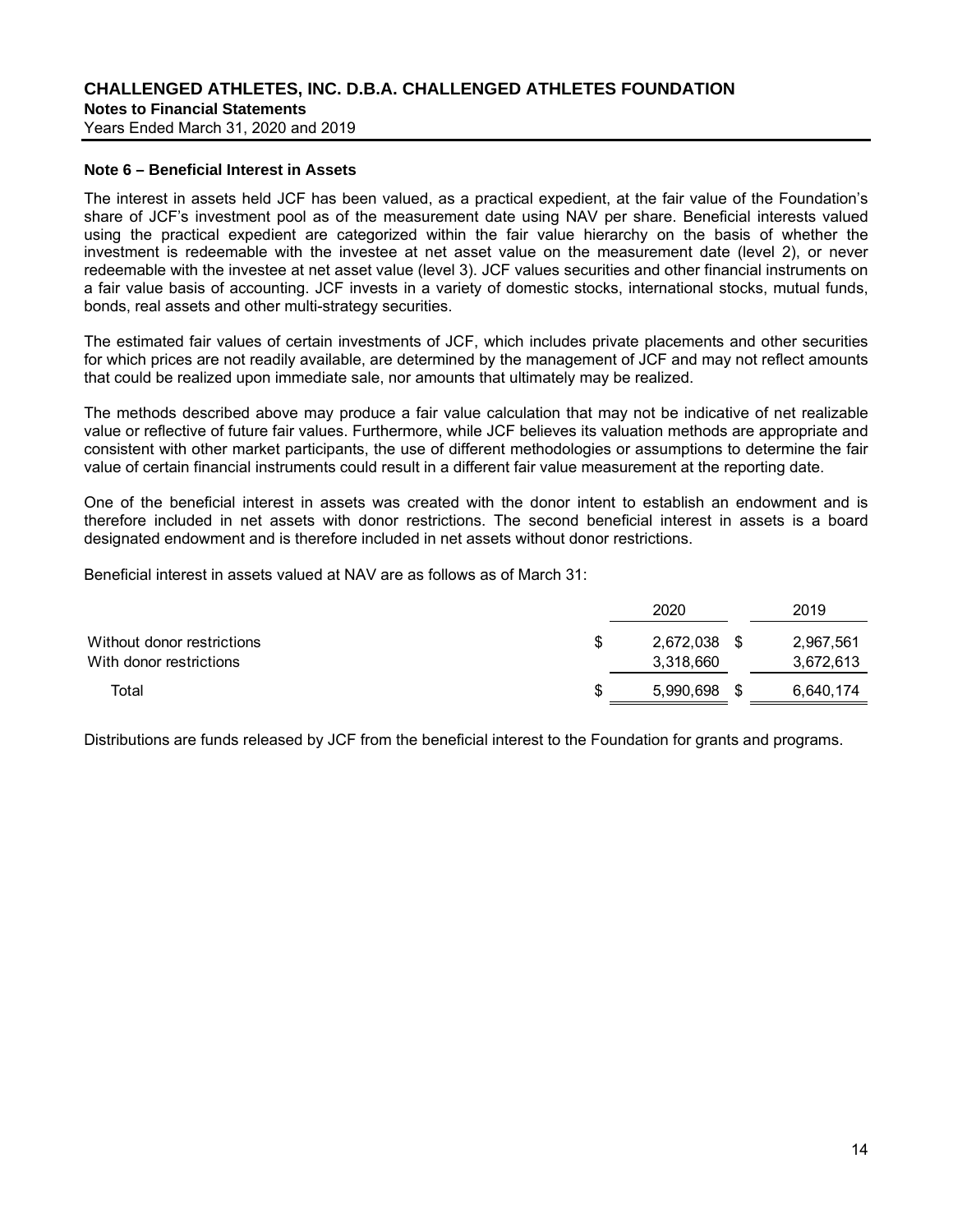**Notes to Financial Statements** 

Years Ended March 31, 2020 and 2019

#### **Note 7 – Restrictions on Net Assets**

Net assets with donor restrictions consisted of the following at March 31:

|                                             | 2020             |   | 2019      |
|---------------------------------------------|------------------|---|-----------|
| <b>Purpose Restrictions:</b>                |                  |   |           |
| Idaho                                       | \$<br>180,717 \$ |   |           |
| <b>Operation Rebound</b>                    | 177,276          |   | 318,374   |
| High School Track & Field                   | 103,330          |   | 250,000   |
| Northern California Expansion               | 92,000           |   | 12,000    |
| Access for Athletes                         | 81,440           |   | 821,212   |
| <b>Grants for Discretionary Purposes</b>    | 59,799           |   | 54,774    |
| Northeast Programs                          | 55,000           |   |           |
| <b>Grants for Cancer Survivors</b>          | 26,834           |   | 19,607    |
|                                             | 776,396          |   | 1,475,967 |
| Time Restricted - Endowments:               |                  |   |           |
| Challenged Athletes Foundation Endowment in |                  |   |           |
| Memory of Robin Williams                    | 7,113,272        |   | 5,611,227 |
| Robert Spotswood Memorial Fund              | 715,490          |   | 743,009   |
|                                             | 7,828,762        |   | 6,354,236 |
|                                             | \$<br>8,605,158  | S | 7,830,203 |

Net assets were released from donor restrictions by incurring expenses satisfying the restricted purpose or by occurrence of the passage of time or other events specified by the donors as following for the year ended March 31:

|                                       | 2020            |   | 2019      |
|---------------------------------------|-----------------|---|-----------|
| Satisfaction of purpose restrictions: |                 |   |           |
| <b>Access for Athletes</b>            | \$<br>2,883,926 | S | 1,633,290 |
| Idaho                                 | 841,775         |   |           |
| <b>Operation Rebound</b>              | 756,325         |   | 728,276   |
| San Diego Triathlon Challenge         | 521,890         |   | 673,117   |
| High School Track & Field             | 283,758         |   |           |
| Catch a Rising Star                   | 36,848          |   | 47,368    |
| Other                                 |                 |   | 4,639     |
|                                       | \$<br>5,324,522 | S | 3,086,690 |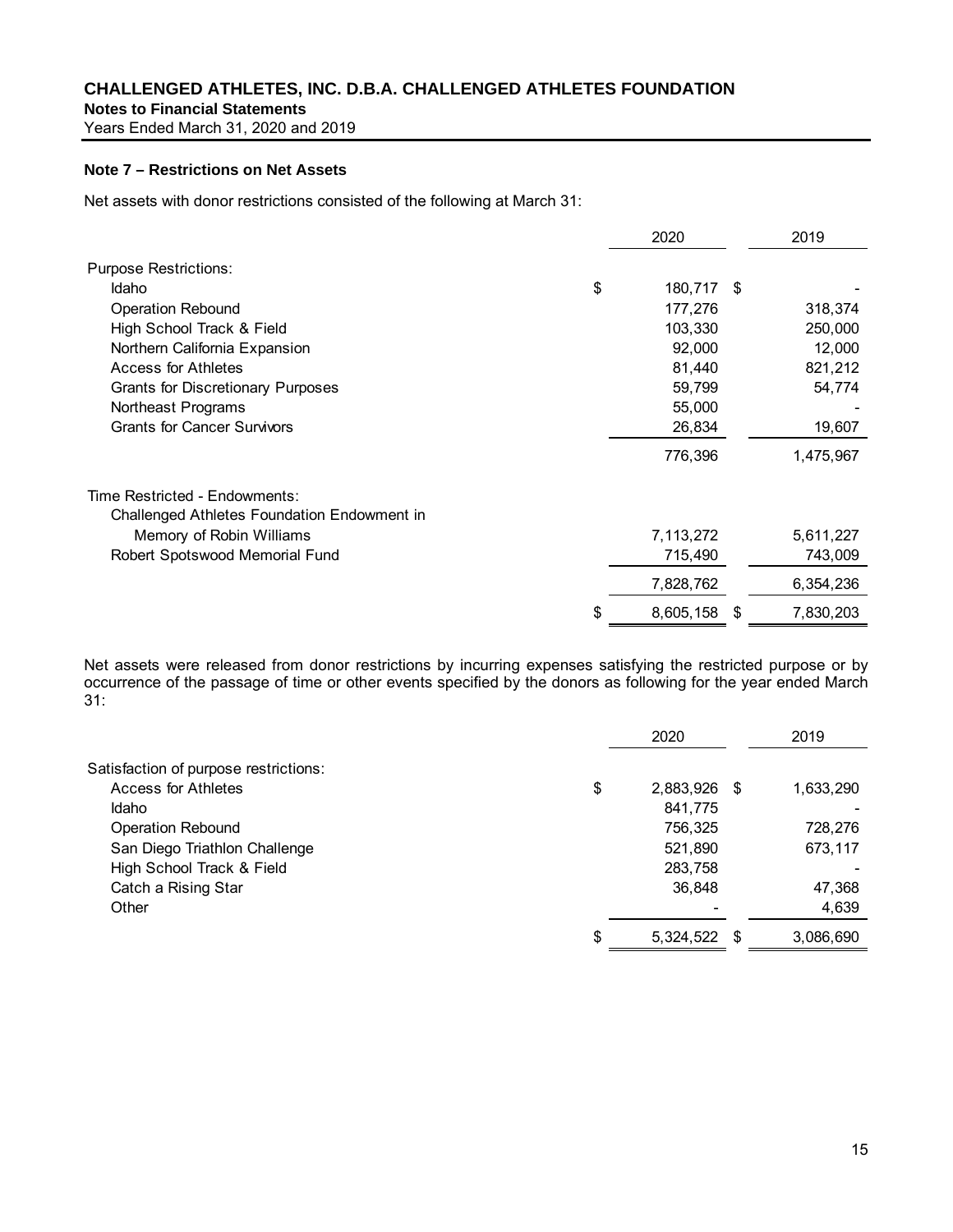Years Ended March 31, 2020 and 2019

#### **Note 8 – Endowments**

The Foundation's endowment includes both donor restricted endowment funds and funds designated by the board of directors to function as endowments. As required by US GAAP, net assets associated with endowment funds, including funds designated by the board of directors to function as endowments, are classified and reported based on the existence or absence of donor-imposed restrictions. In accordance with the Uniform Prudent Management of Institutional Funds Act (UPMIFA), the Foundation considers the following factors in making a determination to appropriate or accumulate donor restricted endowment funds:

- 1) The duration and preservation of the fund
- 2) The purposes of the Foundation and the donor restricted endowment fund
- 3) General economic conditions
- 4) The possible effect of inflation and deflation
- 5) The expected total return from income and the appreciation of investments
- 6) Other resources of the Foundation
- 7) The investment policies of the Foundation

From time to time, the fair value of assets associated with individual donor-restricted endowment funds may fall below the level that the donor requires the Foundation to retain as a fund of perpetual duration. Deficiencies of this nature exist in two donor-restricted endowment funds, which together have an original gift value of \$8,235,654, a current fair value of \$7,828,762, and a deficiency of \$406,892 as of March 31, 2020. These deficiencies resulted from unfavorable market fluctuations that occurred during 2020 as a result of COVID-19.

At March 31, 2020, the endowment funds consisted of the following:

|    | <b>Without Donor</b><br><b>Restrictions</b>          | <b>With Donor</b><br><b>Restrictions</b> |      | Total      |
|----|------------------------------------------------------|------------------------------------------|------|------------|
| \$ |                                                      | $\sim$                                   | -\$  | 5,901,093  |
|    |                                                      |                                          |      |            |
|    |                                                      | 4,720,783                                |      | 4,720,783  |
|    |                                                      | 3,514,871                                |      | 3,514,871  |
|    |                                                      | (406, 892)                               |      | (406,892)  |
| S  |                                                      | 7,828,762                                | - \$ | 13,729,855 |
|    | Original donor-restricted gift amount required to be | $5,901,093$ \$<br>$5,901,093$ \$         |      |            |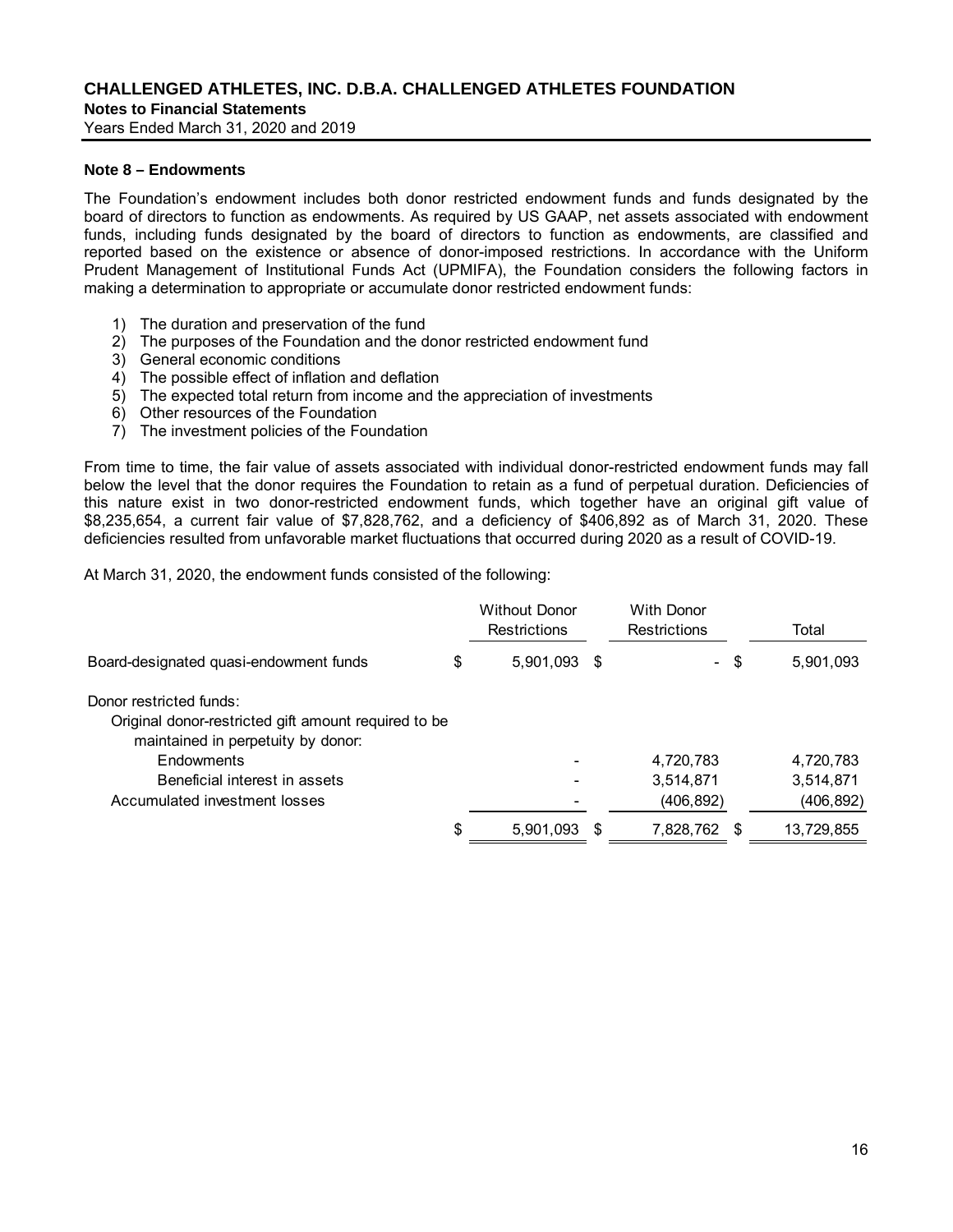**Notes to Financial Statements** 

Years Ended March 31, 2020 and 2019

#### **Note 8 – Endowments, continued**

At March 31, 2019, the endowment funds consisted of the following:

|                                                                                                                       | <b>Without Donor</b><br><b>Restrictions</b> | <b>With Donor</b><br><b>Restrictions</b> |      | Total      |
|-----------------------------------------------------------------------------------------------------------------------|---------------------------------------------|------------------------------------------|------|------------|
| Board-designated quasi-endowment funds                                                                                | \$<br>6,467,561 \$                          | $\sim$                                   | -\$  | 6,467,561  |
| Donor restricted funds:<br>Original donor-restricted gift amount required to be<br>maintained in perpetuity by donor: |                                             |                                          |      |            |
| Endowments                                                                                                            |                                             | 2,681,623                                |      | 2,681,623  |
| Beneficial interest in assets                                                                                         |                                             | 3,514,871                                |      | 3,514,871  |
| Accumulated investment gains                                                                                          |                                             | 157,742                                  |      | 157,742    |
|                                                                                                                       | \$<br>6,467,561                             | 6,354,236                                | - \$ | 12,821,797 |

The changes in endowment net assets for the year ended March 31, 2020 are as follows:

|                                 | <b>Without Donor</b><br><b>Restrictions</b> | <b>With Donor</b><br><b>Restrictions</b> |   | Total      |
|---------------------------------|---------------------------------------------|------------------------------------------|---|------------|
| Endowment net assets, beginning | \$<br>6.467.561 \$                          | 6,354,236                                | S | 12,821,797 |
| Contributions                   |                                             | 2,039,160                                |   | 2,039,160  |
| <b>Distributions</b>            | (152, 930)                                  | (175, 594)                               |   | (328, 524) |
| Investment return, net          | (413, 538)                                  | (389, 040)                               |   | (802, 578) |
| Endowment net assets, ending    | \$<br>5,901,093                             | 7,828,762                                | S | 13,729,855 |

The changes in endowment net assets for the year ended March 31, 2019 are as follows:

|                                 |    | <b>Without Donor</b><br><b>Restrictions</b> | <b>With Donor</b><br><b>Restrictions</b> |      | Total      |
|---------------------------------|----|---------------------------------------------|------------------------------------------|------|------------|
| Endowment net assets, beginning | \$ | 3,060,547                                   | 3,745,162                                | - \$ | 6,805,709  |
| Contributions                   |    | 3,500,000                                   | 2,681,623                                |      | 6,181,623  |
| <b>Distributions</b>            |    | (152,067)                                   | (145, 929)                               |      | (297, 996) |
| Investment return, net          |    | 59.081                                      | 73,380                                   |      | 132,461    |
| Endowment net assets, ending    | S  | 6,467,561                                   | 6.354.236                                | S    | 12,821,797 |

During the year ended March 31, 2019, the Foundation's board of directors established two endowments designated to support current operations and provide future granting opportunities. The Foundation also established two donor restricted endowment funds, the Challenged Athletes Foundation Endowment Fund in Memory of Robin Williams to support current operations and provide future granting opportunities and the Robert Spotswood memorial Fund for grants to deserving athletes, with a focus on supporting youth under the age of 18.